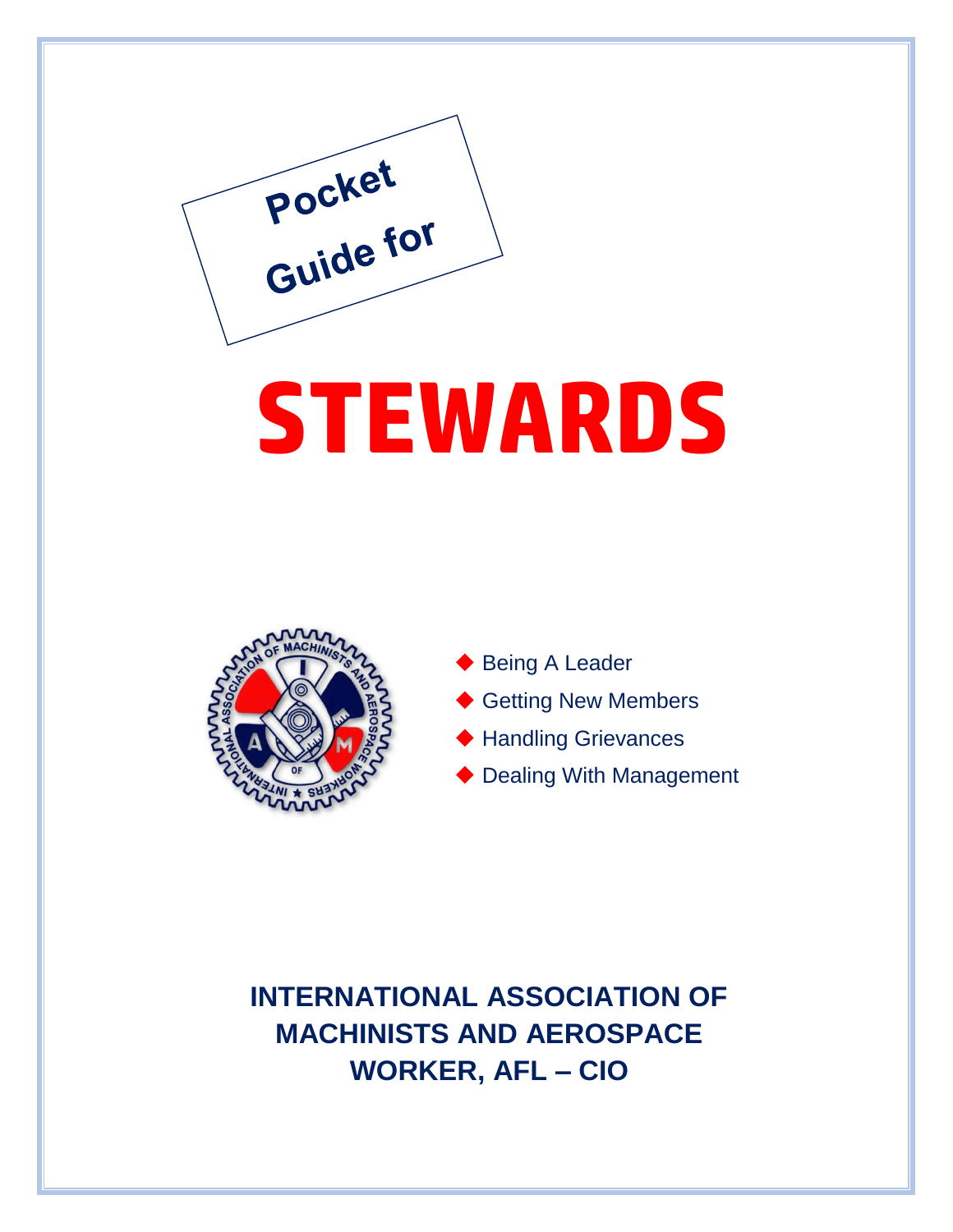### **CONTENTS**

#### Page

|                                                         | 4  |
|---------------------------------------------------------|----|
|                                                         | 5  |
|                                                         | 6  |
|                                                         | 8  |
|                                                         | 8  |
|                                                         | 8  |
|                                                         | 9  |
|                                                         | 11 |
|                                                         | 11 |
|                                                         | 17 |
|                                                         | 17 |
|                                                         | 18 |
|                                                         | 19 |
|                                                         | 19 |
|                                                         | 20 |
|                                                         | 20 |
|                                                         | 21 |
|                                                         | 21 |
|                                                         | 22 |
| Grievance Procedure - Tips on Relations with Management | 23 |
|                                                         | 24 |
|                                                         | 24 |
|                                                         | 25 |
|                                                         | 26 |
|                                                         | 27 |
|                                                         | 29 |
|                                                         | 30 |
|                                                         | 30 |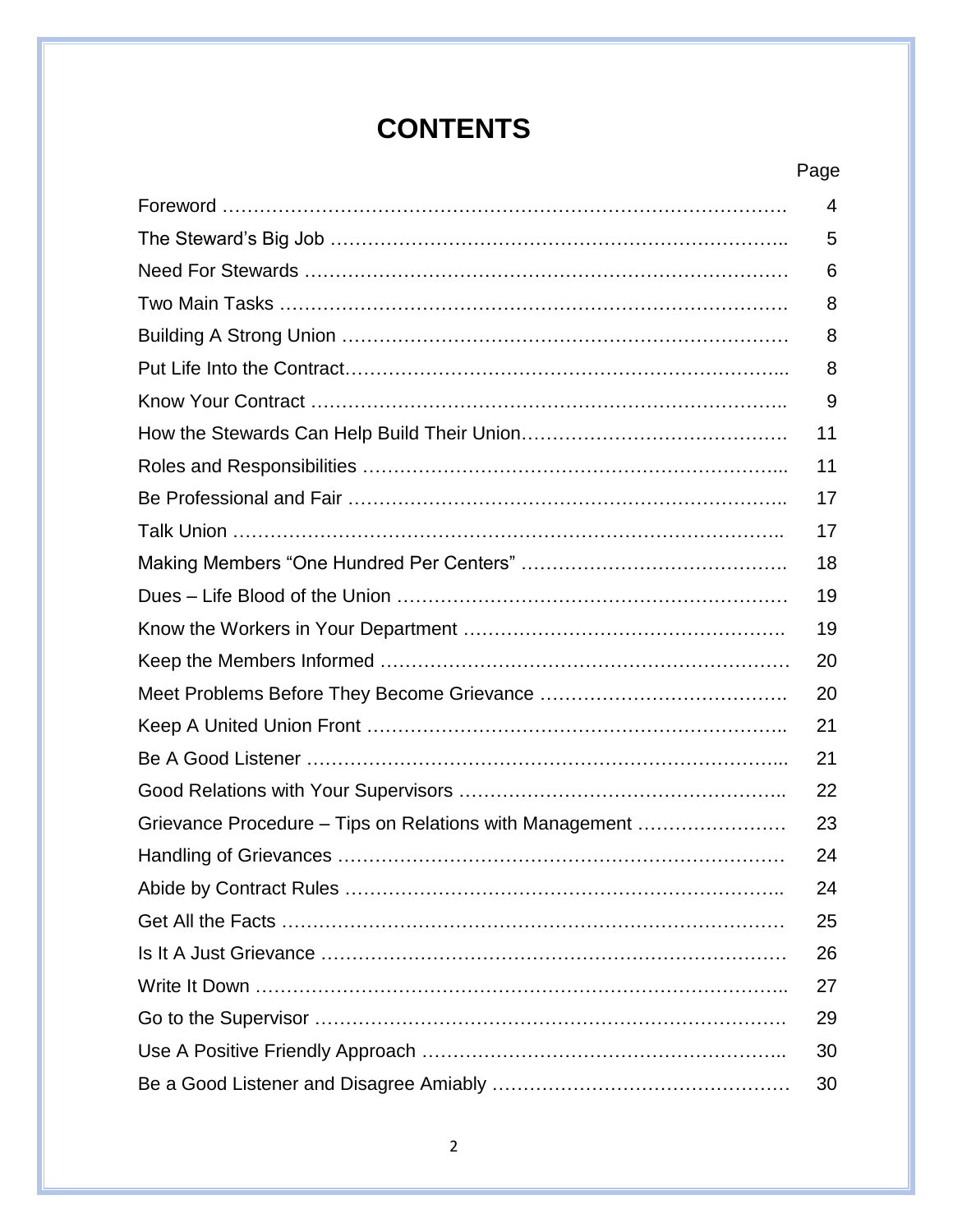|                                                           | 31 |
|-----------------------------------------------------------|----|
|                                                           | 31 |
|                                                           | 32 |
|                                                           | 32 |
|                                                           | 33 |
|                                                           | 33 |
|                                                           | 34 |
|                                                           | 34 |
|                                                           | 35 |
| Labor Legislation A Steward Should Know About             | 36 |
| Federal State, Country and Municipal Government Employees | 36 |
|                                                           | 37 |
|                                                           | 37 |
|                                                           | 38 |
|                                                           | 38 |
|                                                           | 39 |
|                                                           | 40 |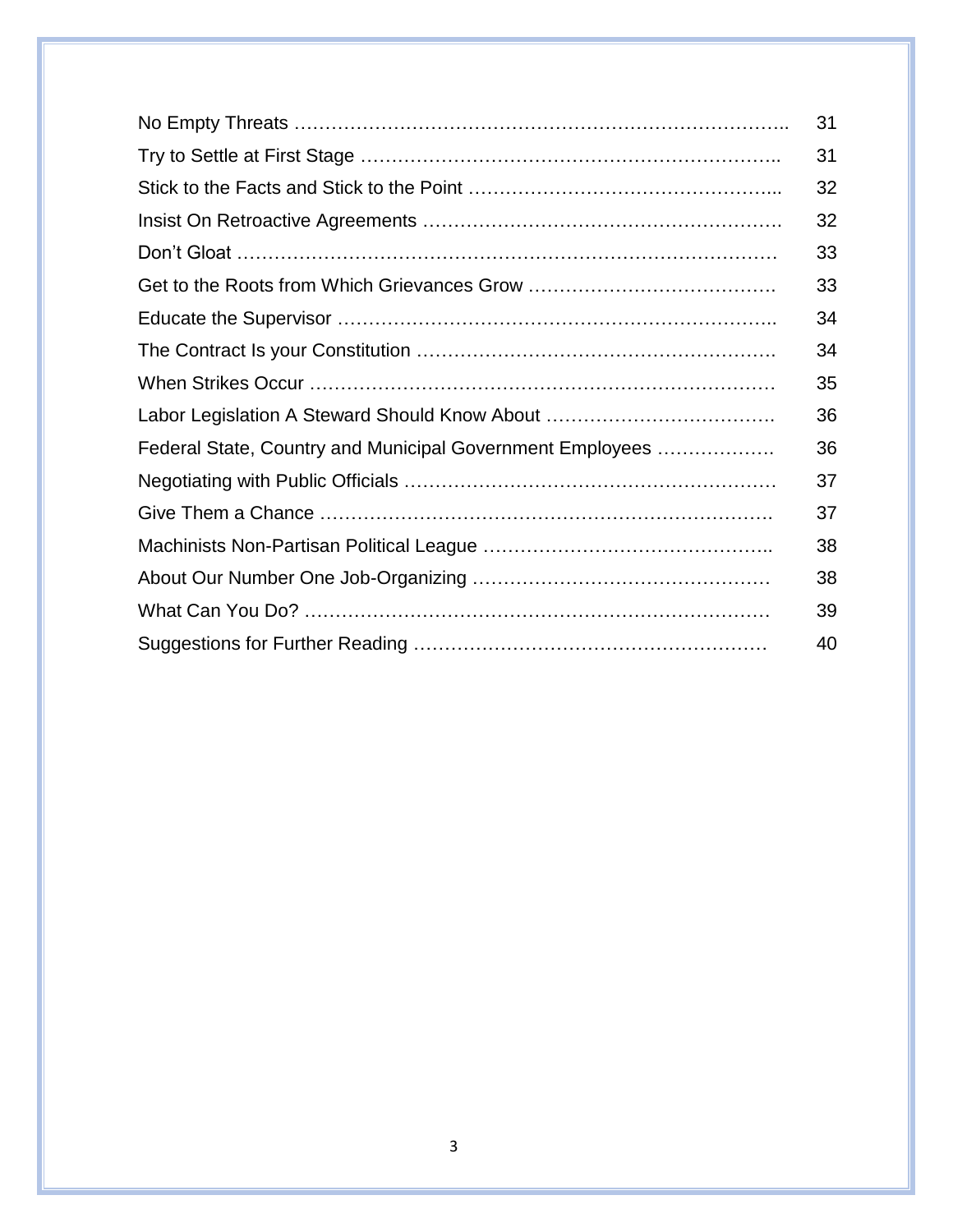#### **FOREWORD**

One of the most satisfying tasks one can perform in life is represent our members at the job site in the capacity of steward.

The steward is one of the most important persons in the IAM. These individuals make working and bargaining collective with our employers click. They are the first line of defense in enforcing the negotiated rights and conditions of employment of our members. The steward breathes life into the collective bargaining agreement and shields their fellow workers from unscrupulous employers who might not want to live up to what they've agreed to do or who would try to operate the workplace in a discriminatory manner.

If you are a new steward you may have questions about your duties – and even a few doubts about your ability to do the job.

We do not pretend that job of steward is easy. But with this Pocket Guide we hope you can avoid many pitfalls. Based on the experience of others it tells you what to expect and how to proceed. It discusses problems most likely to arise. But most of all assures you that you do not stand alone. Behind you in the never-ending fight for justice on the job stand your local lodge, your district, your International Union.

Congratulations upon becoming a steward of the IAM. I welcome and thank you for the service you will render for your brother nd sister members.

Fraternally,

R. Thomas Byfkubarger

R. Thomas Buffenbarger INTERNATIONAL PRESIDENT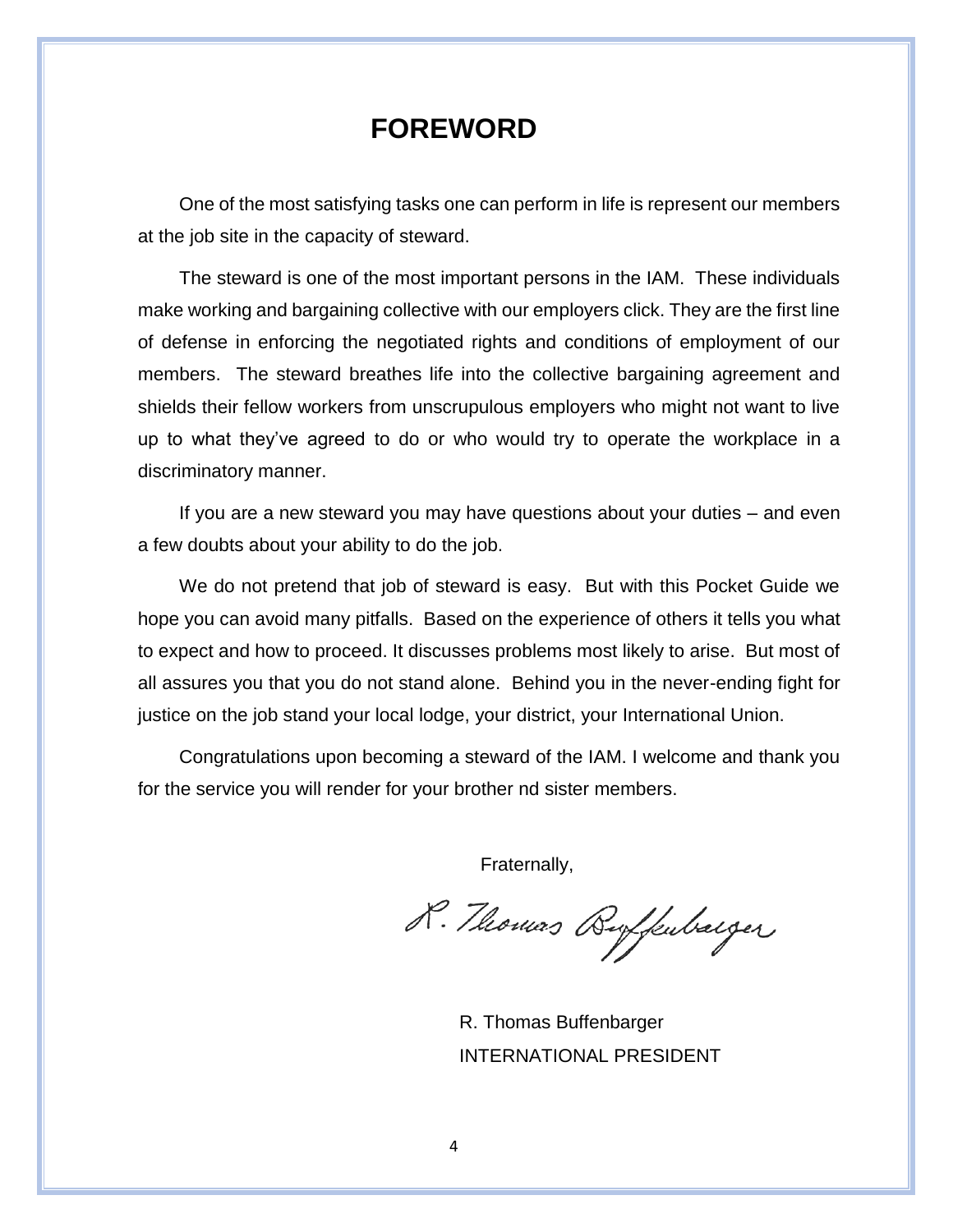

### **THE STEWARDS'S BIG JOB**

*Congratulations, Steward!* You are the chief architect of the union in your plant, the protector of the union contract, the director of communications between each individual worker in your department and the management of your facility, and between the workers you represent and your union.

That's a big job! But don't let scare you! If you are a new steward, you can't possibly know all the angles by magic. You can't possibly know all the things this manual says you must know. Not right away, and not all at once. If you are a new steward, you will learn them, gradually, through experience. So don't get frightened, but take the job in your stride! But even if you're pretty confident and an old hand at the game, it won't hurt to refresh yourself a bit. Perhaps you'll get a new idea while reading this manual which will come in handy in a pinch. Reading a pamphlet or going to a stewards' class won't do the job for you, but it may help you to do it better.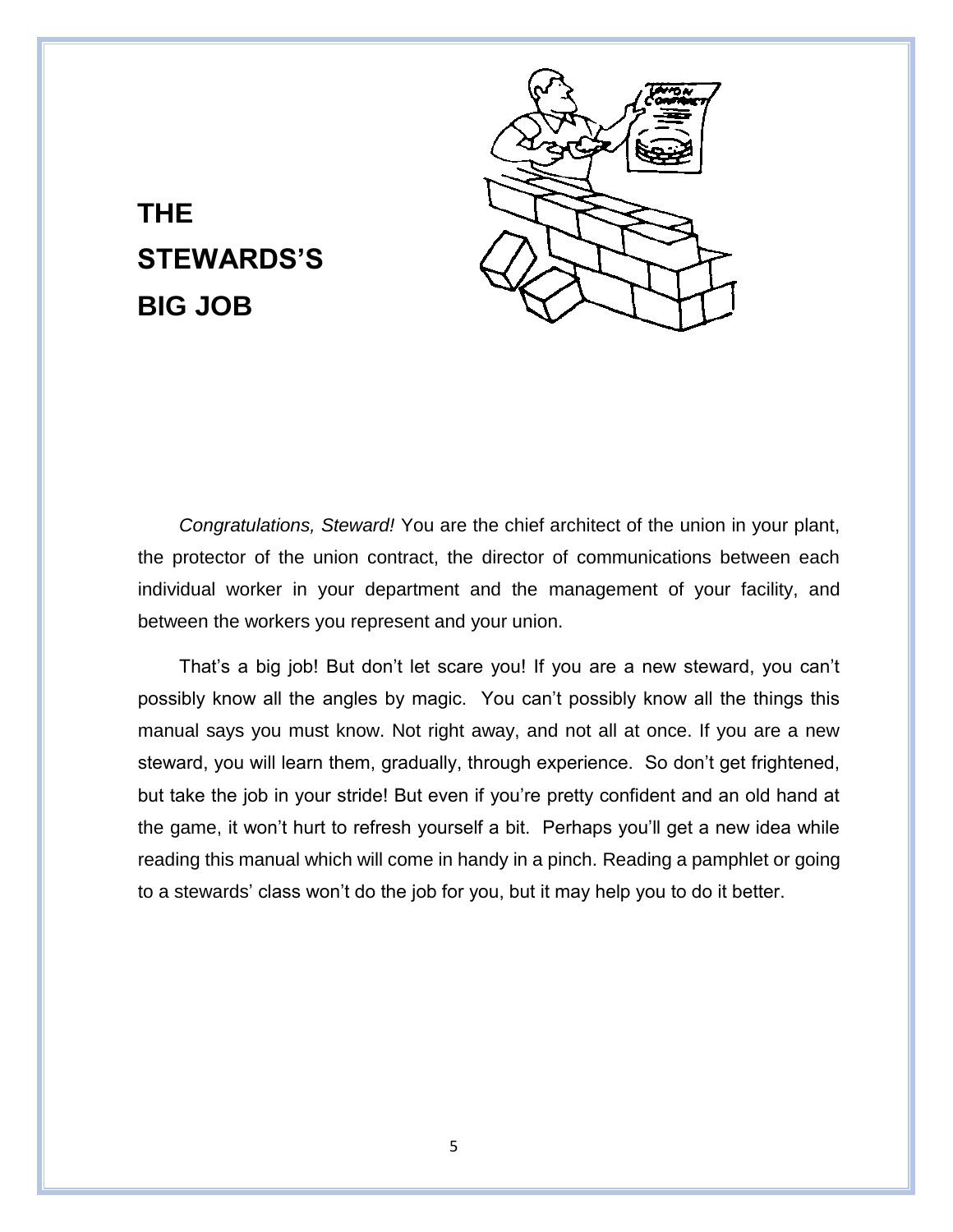# **NEED FOR STEWARDS**



The Steward system developed to meet the needs o unions as they grew bin size and scope. Workers needed someone on the spot to whom they could take their grievances as they came up. A person was needed to make sure management was living up to its agreement day by day, for *collective bargaining demands eternal vigilance.*

The steward is to the union what the supervisor is to a company. Just as the supervisor is *the company* to the average worker, so the steward is the *union* to the average member. But whereas the supervisor represents de company and acts as its spokesman as part of his or her regular full-time job, the steward must take time off during working hours to handle grievances. Naturally, the agreement should provide that the steward be paid for the time lost in handling grievances during working hours. The clause might read as follows:

> "The Company will pay Stewards, members of the Shop Committee and aggrieved employees at their regular hourly rate, or average hourly earnings, whichever is greater, for time spent in processing grievances in accordance with the provisions of this agreement."

Again in contrast to the supervisor, the steward is not at all sure of keeping his or her job when layoffs begin. He or she must also wait in turn to be rehired. This is in accordance with the usual seniority provisions. Many agreements try to overcome this disadvantage by providing the steward with top seniority in the workplace. This protects the steward to the extent that he or she is the last worker to be laid off and the first to be recalled. But don't get it into your head that you can leave your place of work when you please because you are a steward. Under most contract, stewards, may leave their posts only to handle grievances and only after notice to the supervisor. If the supervisor refuses to grant such request, it is subject to the normal grievance should be filed at the first opportunity.



In some cases, the Union provides that before employees are eligible for the office of steward they should have at least one year's seniority with the company. This also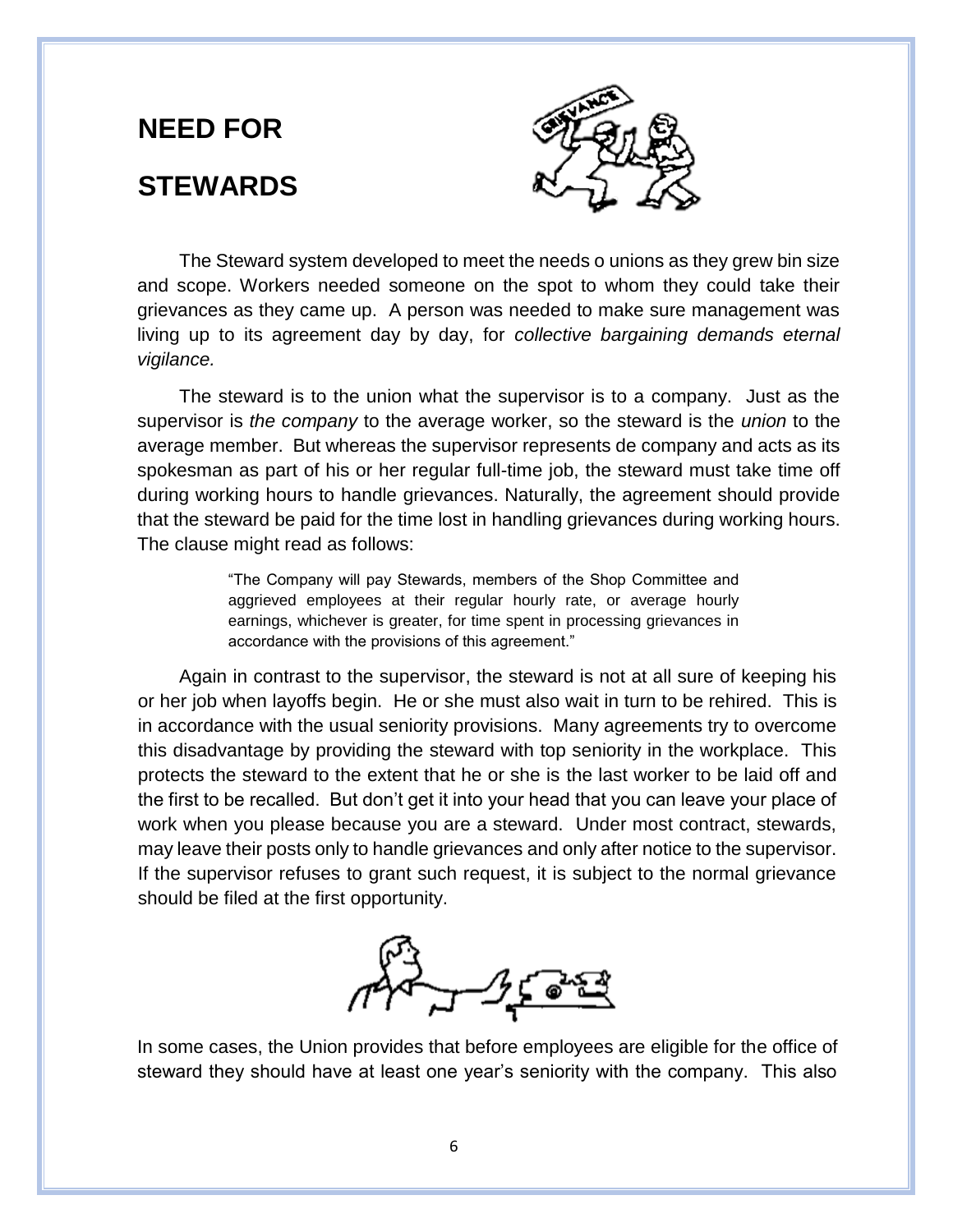affords some measure of protection to stewards and makes is possible for them to be of service any time grievances occur.

The supervisor is picked by superiors; the shop steward is elected by equals in the local ledge. Every good standing member is eligible to serve as a shop steward. But, in choosing a steward, it is highly desirable to choose one who has shown more than casual interest in the union and has been a member long enough to have obtained a knowledge of working conditions. This is particularly important since the passage of the Taft-Hartley Act under a steward is treated as an 'agent" of the union. Section 2 (13) of the laws reads:

> "In determining whether person is acting as an "agent" of another person so as to make the other person responsible for his act, the question of the whether the specific acts performed were actually authorized or subsequently ratified shall not be controlling."

This language is the broadest possible definition of the law of agency, and it is purposely designed to make the Union liable for all the acts of its officers, stewards, committeemen or any member who might act as spokesman or leader of a group no matter how unauthorized or inconsistent with Union policy the act may be. The irresponsible action of any member who might be found to be an "agent" of the Union makes the Union liable to action and injunction by the National Labor Relations Board and also liable for money damages in suits by the employer.



However, the fact that you've been chosen to represent the worker in your department shows that they have faith in you and respect your judgement.

Every union contract and every industry is different. You may be the only steward in the plant or you may be only one of a great many stewards in a large factory. In large facilities with more than one department, a number of stewards and a system for coordinating the department stewards is necessary. Many large workplaces are set up by the company on the basis of sections, departments, floors, divisions, and outside operations. In these cases, the steward system should correspond as closely as possible to the way the company has set up the workplace. After the election of department stewards, they should meet promptly and select their chief steward nd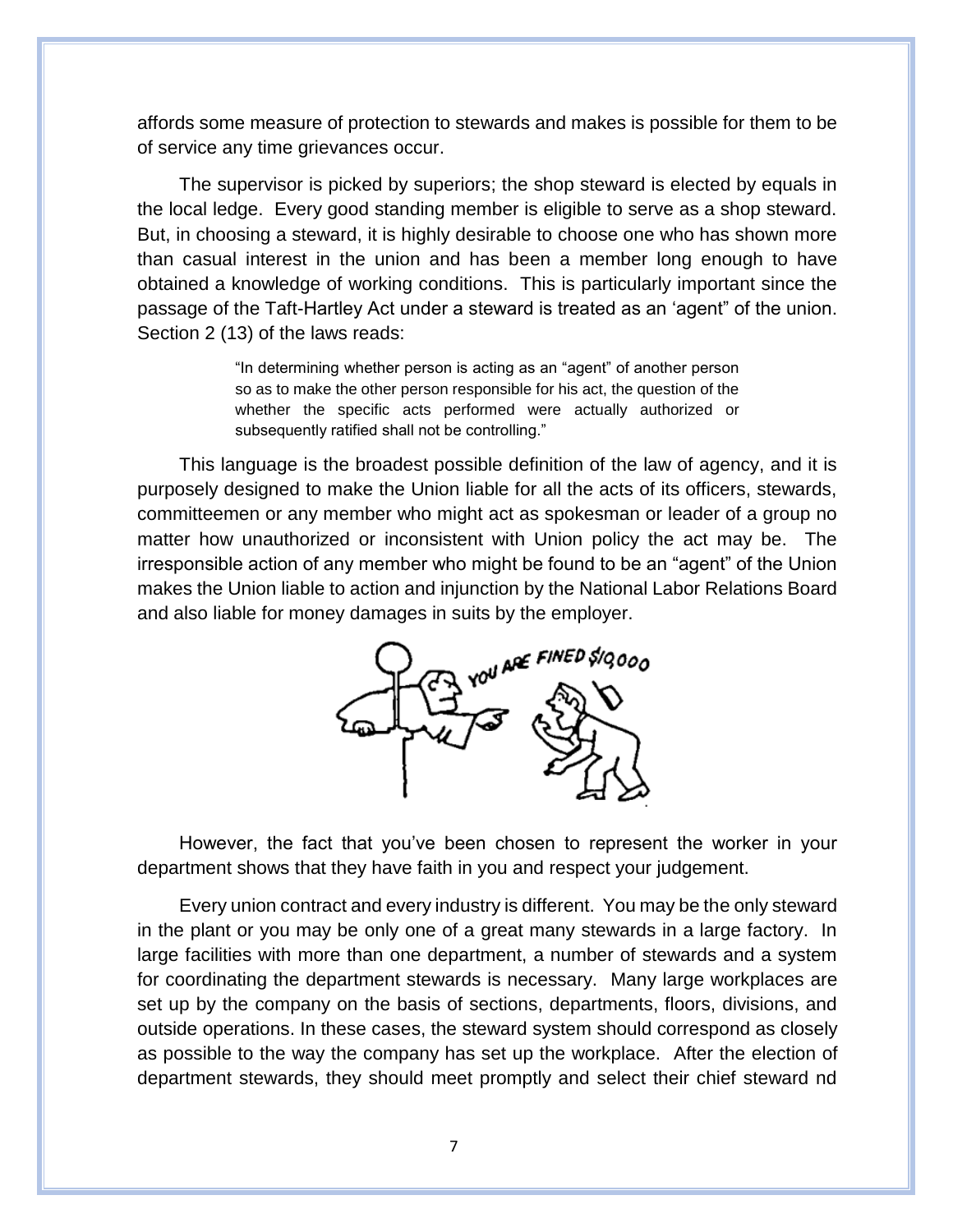recording secretary, many successful stewards have found it profitable to eat lunch together every day and exchange experiences.



#### **TWO MAIN TASKS**

In general, you have two main jobs – first, building a strong union in your workplace; and, second, grievance handling.

### **BUILDING A STRONG UNION**



You must have a strong union behind you if you're going to be able to carry on your job of handling grievances effectively. Your attitude and the effort you put into your job is what counts. Make it a privilege for your fellow workers to be active union members who attend meetings regularly and willingly pay their dues. This isn't done by being a know-it-all or overbearing steward. A lot of it will come about by the example you set. Enthusiasm and sincerity are contagious. You can always sell better what believe in yourself.



### **PUT LIFE INTO THE CONTRACT**

Your second main job is handling grievances. Without you and your fellow stewards, the best contract can be a dud. You give it life. You make it work. The smartest union officer cannot build the union alone. The most efficient union representative cannot make it run smoothly without your help.

Later we'll discuss the whole procedure of grievance handling and establishing good relations with your supervisors. But there's an important job related to this which is sometimes overlooked. Be on the lookout for bad conditions or situations that need remedying and do something about them before they become serious grievances. *That is, nip grievances in the bud!* Tense or unfair situations which affect work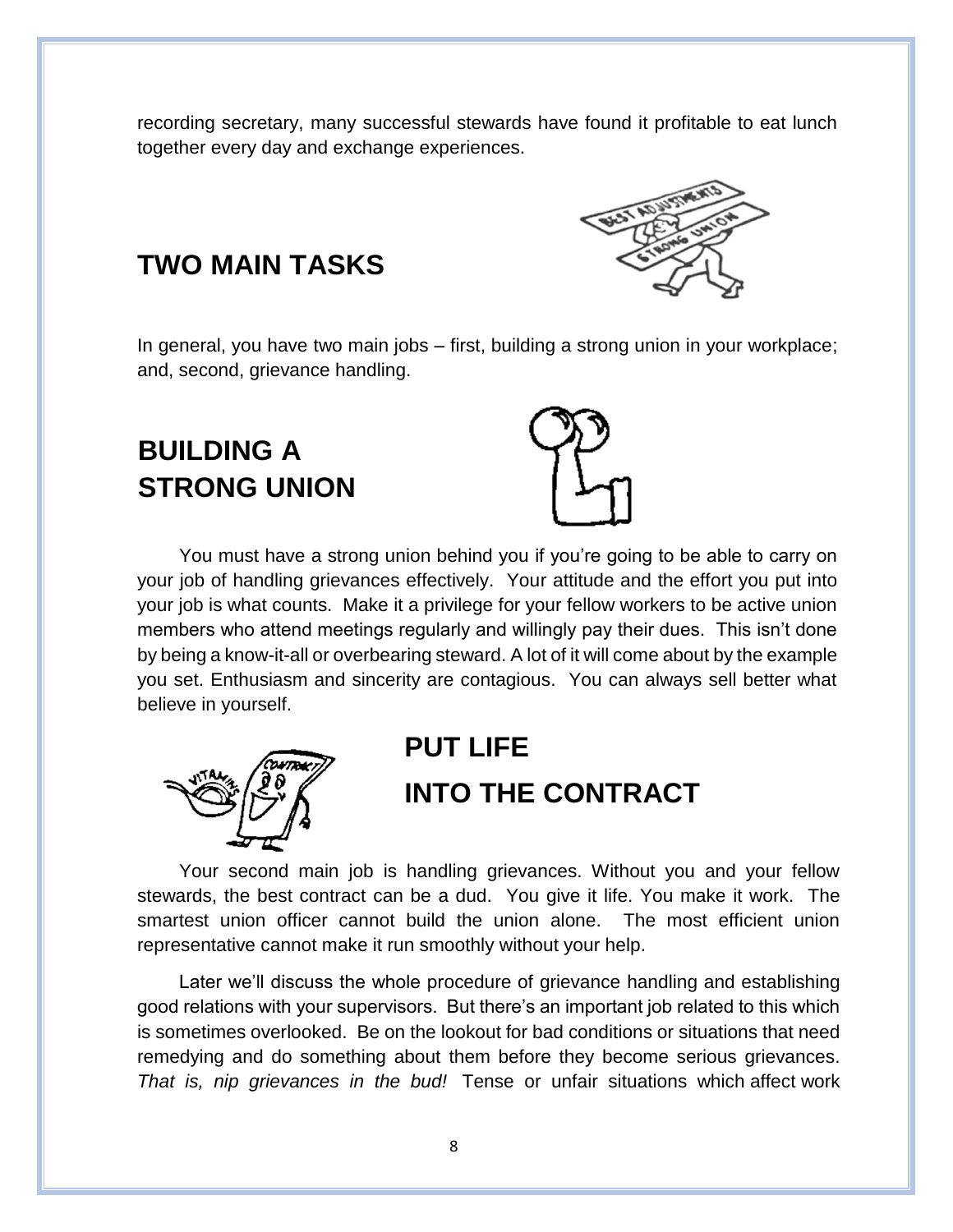

production may arise from some personal difficulty between the workers. (These are bound to arise as long as we're human beings without a private island for each of us.) Together you and the supervisor may be able to ease the situation and make for better understanding and cooperation among the workers involved.

By getting at these things before they become serious grievances you're apt to get better results. Psychologically it's easier to go to your supervisor and point out something that you can remedy together. It's not a question then of who wins the grievance case – management or labor. Rather, the issue is cooperative effort resulting in better working conditions, greater job security, fairer wages for the workers, and thus better production. Of course, this same cooperative approach works in handling grievances, too!

If you can handle a situation outside the grievance procedure, do it. But do not horse trade or violate the contract.

# **KNOW YOUR CONTRACT**



You fellow workers don't expect you to know everything, and they'll respect you a lot more if you don't try to bluff your way out of things. But they do expect you, as their leader, to be well informed. To educate workers so that they understand and cooperate with union policies, you must first educate yourself.

"Know your contract!" This is the first commandment for steward.

To know if the company and the union are living up to their agreement, you must know what's in it. Unless you know what it says, you cannot tell a worker if he's right about it. You certainly can't discuss it intelligently with management.

Read over every word of it. Go over it at stewards' meetings. Discuss it with union officers. Become familiar with the provisions. Understand how they apply to special conditions in your department.

Keep up-to-date with arbitration decisions and new interpretations of the different clauses. When you know your contract as well as you do the alphabet you can begin to shine as a steward.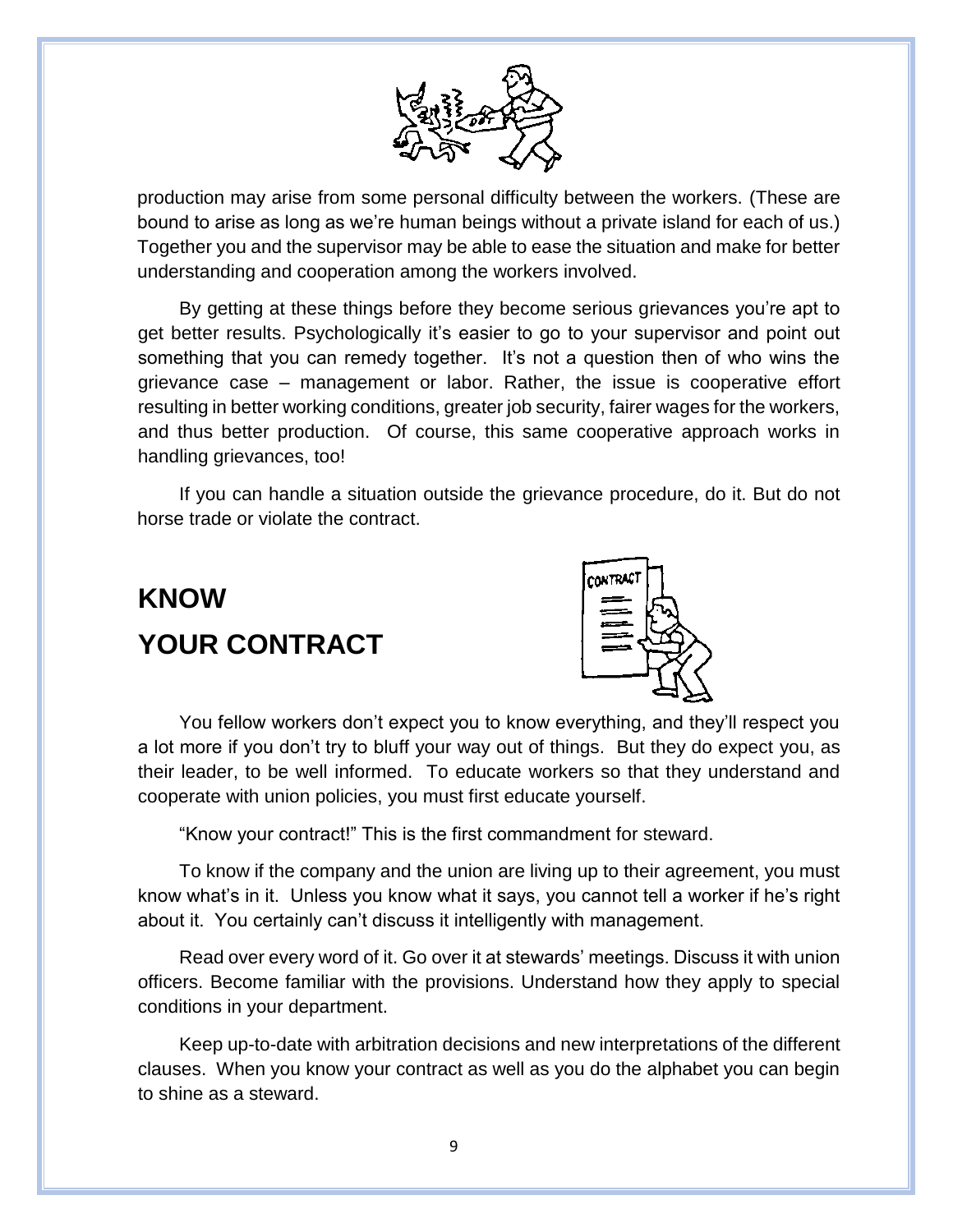Remember the union is not a slot machine where a worker puts in his dues and gets the jackpot in the form of higher pay, shorter hours, better lighting, longer vacation -, it all takes work! But it's worth it. As steward, you have to do a lot of the day-to-day work. But if you are a god leader, you'll get cooperation from your fellow workers and your union officials as well as from management and this helps make the job easier.

You will have headache, but will also get breaks. Stewardship gives valuable experience. From adjusting plant grievances you may come to represent labor in industry-wide conferences, policy-making conventions or even government agencies. The keystone of the local union may be the stepping stone to greater union leadership.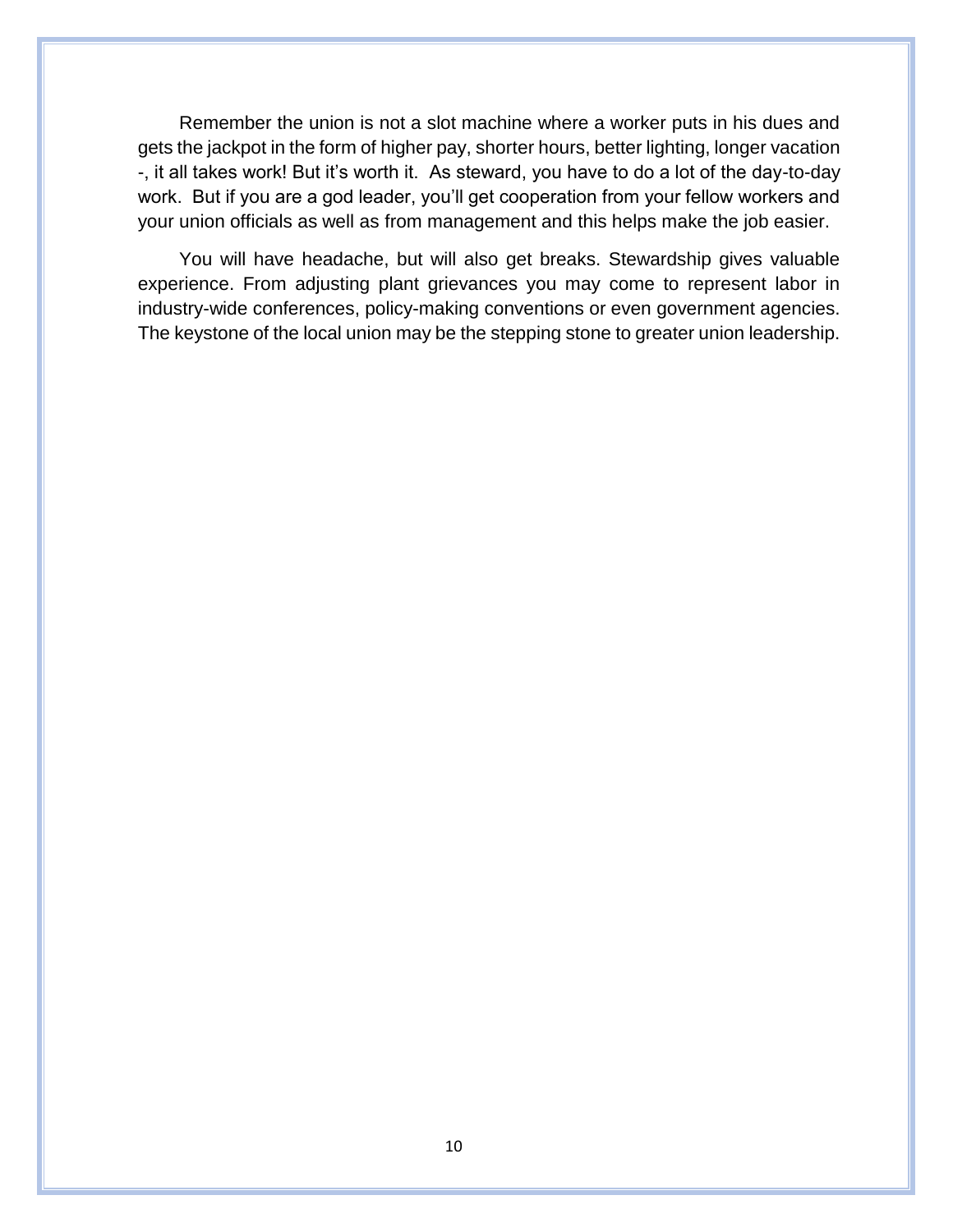#### **HOW THE STEWARDS CAN HELP**

#### **BUILD THEIR UNION**

The best steward in the world can't carry the union alone. You may be a whiz on preparing grievances. You may out-talk the supervisor with ease. But you still need the workers behind you. The support is strongest when every worker in the facility is a union member ad knows why. Then each person can help you carry the ball to newcomers.

#### **ROLES AND RESPONSABILITIES**

Like most vitally important jobs, that of a steward is very difficult. In fact, it may seem like a steward is expected to be all things to all people at once. Of course that is impossible, but by understanding the various roles of a steward and doing your best at fulfilling them, the steward will contribute greatly to the strength of the union.

The roles of the steward can best be described as that of negotiator, educator, leader, organizer, communicator and political activist.

#### **NEGOTIATOR**

The primary negotiating task of the steward is the handling of grievances. Listed below are the things that the steward should do and know to fulfil the role of negotiator and suggestions as to how to do them:

#### THE STEWARD AS A NEGOTIATOR

- 
- 2. Screen gripes from grievances 2. How to analyze a grievance
- 
- 
- 
- 
- 
- 

*What You Do What You Need To Know*

- 1. Settle grievances 1. Proper grievance handling
	-
- 3. Police the contract 3. Meaning of contract clauses
- 4. Check working conditions 4. Health and safety hazards
- 5. Enforce labor legislation 5. Federal and state labor laws
- 6. Check time studies 6. Time study principles
- 7. Review merit ratings 7. Job evaluation principles
- 8. Keep written records 8. All settlements reached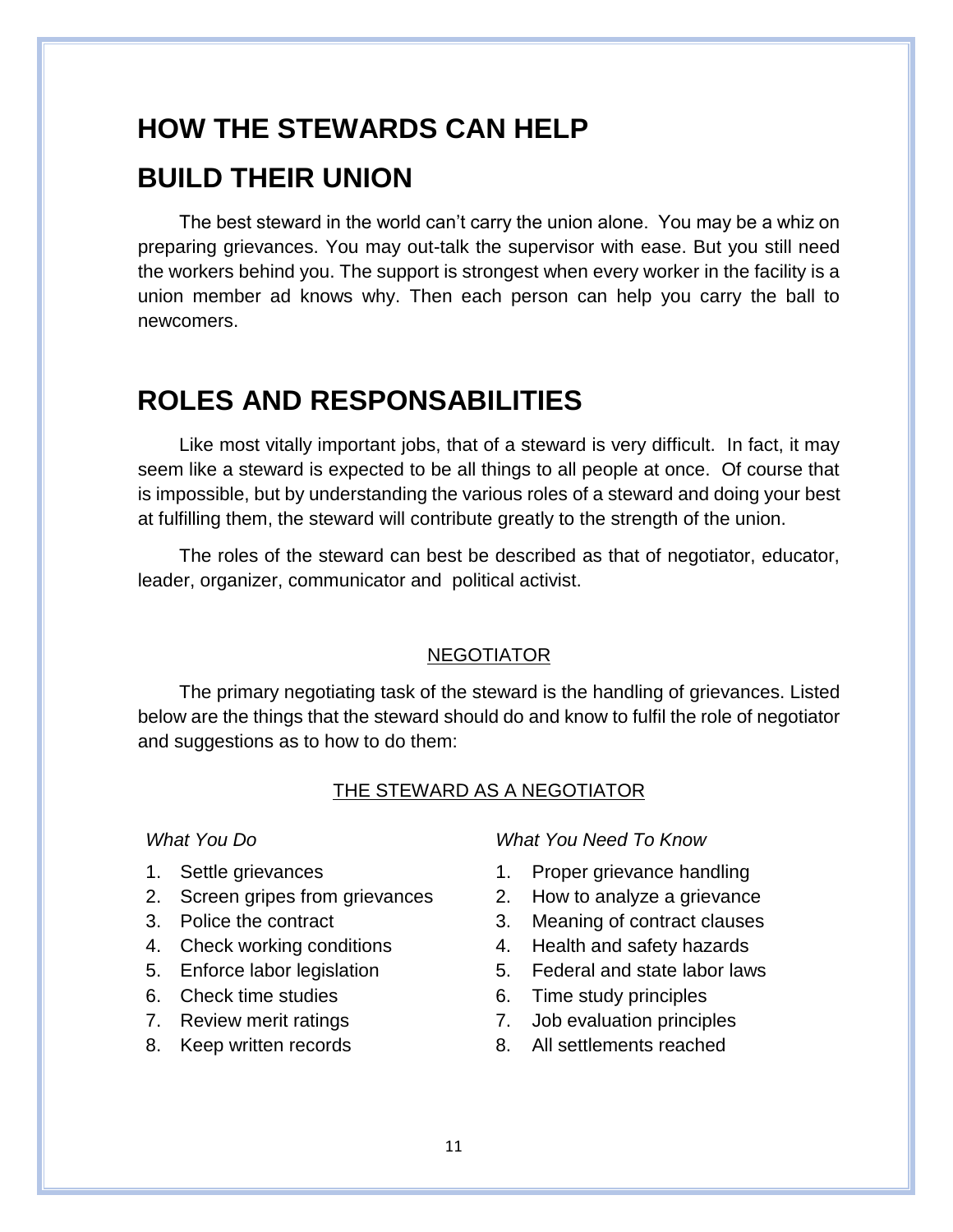#### *How You Go About It:*

- 1. Check all available facts before taking an issue to management.
- 2. Prepare your case so that it is clear, complete and to the point.
- 3. Be careful to observe all contract requirements on grievance handling.
- 4. In dealing with your supervisor be business-like, polite and firm.
	- a. Don't bully or threaten
	- b. Treat the other person with respect and demand that you be treated in the same manner.
- 5. Keep the grievance(s) informed as to the status of the grievance.
- 6. Follow through all the way to final settlement.

#### LEADER

The steward must take the leadership role in his/her department. He/She must set an example for other workers to follow. The steward must make decisions which uphold the terms of the collective bargaining agreement and the union constitution and bylaws. Listed below are the things the steward should do and know to fulfill the role of leader and suggestions as to how to do them:

#### THE STEWARD AS A LEADER

- 
- 
- 
- 
- 
- 6. Discourage factional bickering 6. Why people disagree
- 
- 

*What You Do: What You Need To Know:*

- 1. Work for the group welfare 1. Long-range aims of the union
- 2. Fight for what is right 2. The consequences of your actions
- 3. Act promptly and decisively 3. Actions speak louder than words
- 4. Establish friendly relations 4. The other person also has a point
- 5. Hold no grudges 5. You can't win them all
	-
- 7. Develop teamwork 7. Cooperation means success
- 8. Lead instead of drive 8. Adults respond to sound reasoning

#### How You Go About It:

- 1. Know the facts, write them down, and talk them over.
- 2. Keep the people who are being affected informed on the course of action.
- 3. Give credit where credit is due.
- 4. Ask for advice and help. You can't know everything.
- 5. Keep your word and deal fairly and impartially.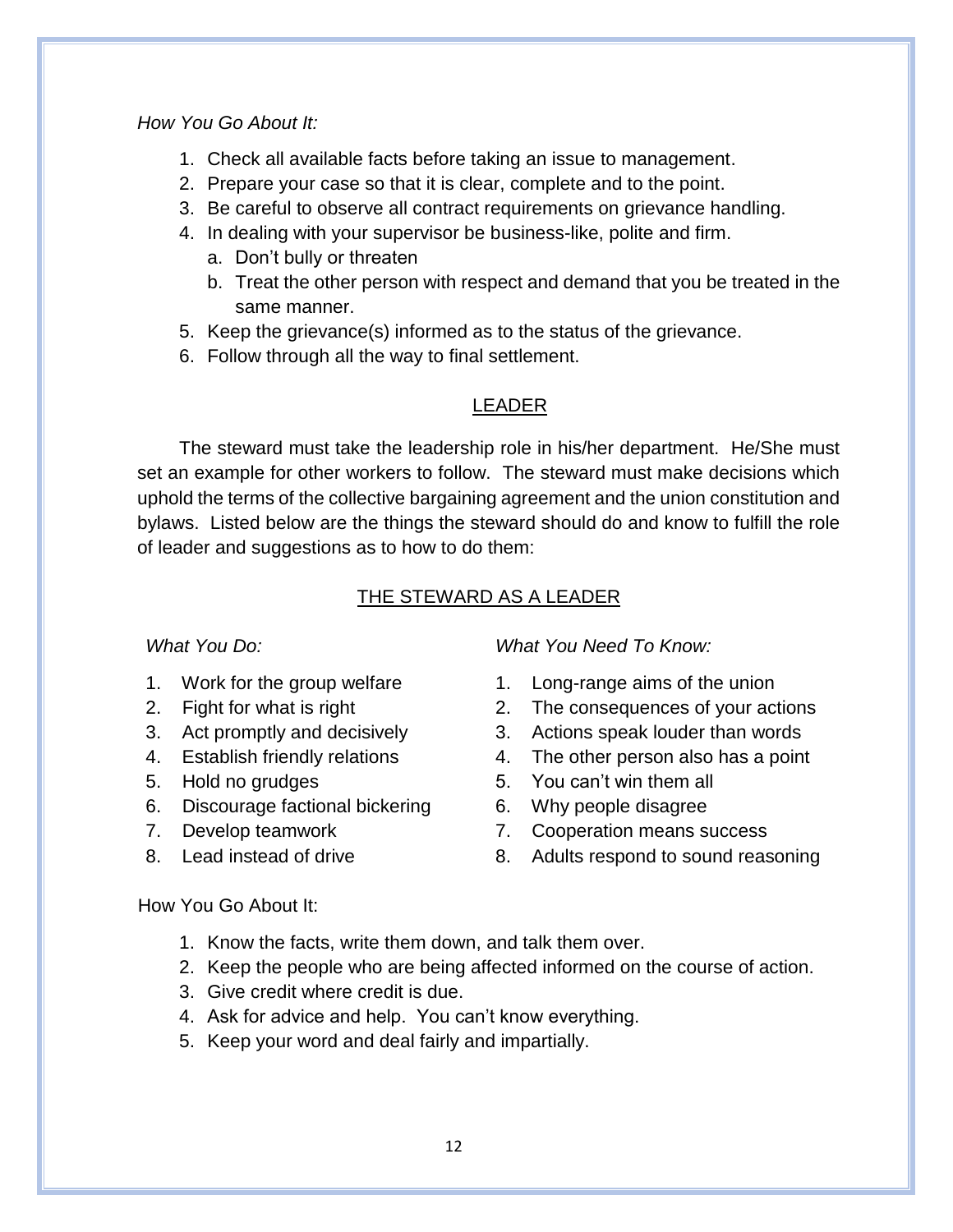#### EDUCATOR

The steward has the responsibility of educating the members in his/her department, both the old and new, about the collective bargaining agreement, union policy, and why changes occurred. Listed below are some of the things that the steward should do and know to fulfill the role of educator and suggestions as to how to do them:

#### THE STEWARD AS AN EDUCATOR

- 1. Keep members fully informed 1. Informed members are loyal
- 2. Discuss and explain policies 2. What your union is doing
- 
- 4. Clarify union objectives **4. Union history**
- 
- 
- 7. Interpret labor legislation 7. How labor laws operate
- 8. Tell economic "facts of life" 8. How our system functions

*What You Do: What You Need To Know:*

- members
- 
- 3. Tell about union counseling 3. Social agencies and programs available in the community
	-
- 5. Explain legislative 5. How laws are made and their impact on unions
- 6. Stress registering and voting 6. Responsibilities of citizenship
	-
	-

#### *How You Go About It:*

- 1. Make person-to-person contact daily tell your story ask for ideas.
- 2. Hold regular department meetings to tell your people what's going on.
- 3. Distribute union periodicals and literature check mailing list.
- 4. Enlarge your own knowledge by attending classes whenever available and share this knowledge wit h your fellow members.
- 5. Keep your communication lines open invite criticism, suggestion and full discussion.

#### COMMUNICATOR

The role of communicator runs throughout every other role of the steward. As a democratic institution, a breakdown in communications can seriously damage a union. Listed below are some of the things that the steward should do and know to fulfill the role of communicator, and suggestions as to how to do them: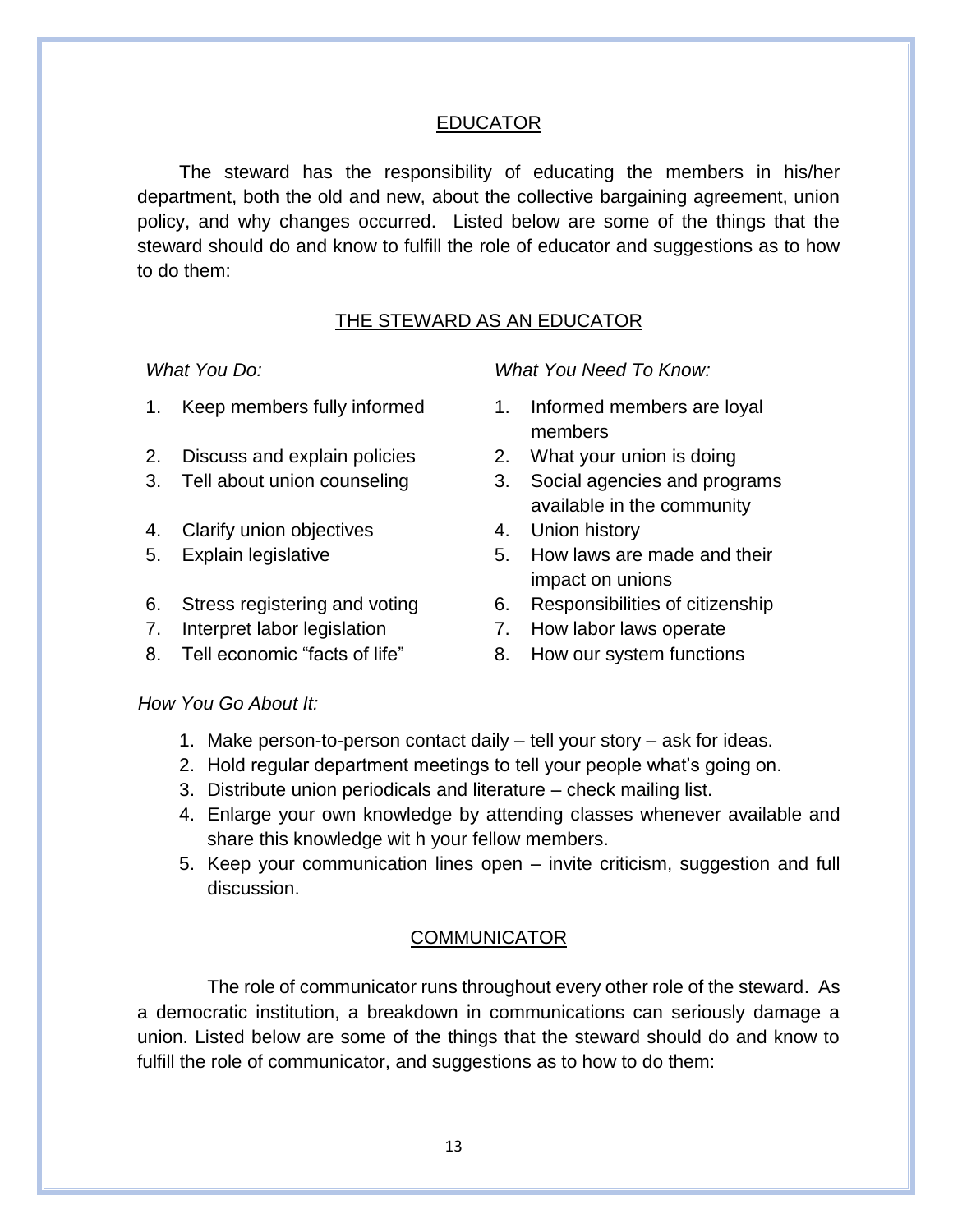#### THE STEWARD AS A COMMUNICATOR

- 1. Keep members informed on union policies and activities
- 
- 3. Keep members informed on company proposals
- 4. Direct problems through the proper channels
- 5. Use several different methods of communicating with the members
- 6. Encourage members to contribute to your local newsletter
- 7. Urge attendance and participation at union meetings

#### *What You Do: What You Need To Know:*

- 1. Union policies and activities and their rationale
- 2. Detect and stop rumors 2. Where the rumor started and why
	- 3. Members should look to you for their information
	- 4. Who has responsibility over the area in question
	- 5. Communications methods may differ according to the message
	- 6. The newsletter is the voice of the members and the officers
	- 7. The union meeting is democracy in action

#### *How You Go About It:*

- 1. Respect the sincerity and opinions of every worker
- 2. Treat all alike regardless of face, sex color or political beliefs
- 3. Protect the interest of the non-union worker as diligently as you may defend the union member.
- 4. Recognize that your union is voluntary association of free men and women. Solid support can only be won through reason, persuasion and effective representation.
- 5. Keep everlasting at it.

#### POLITICAL ACTIVIST

The steward has the responsibility to make the members aware of political affairs that affect their livelihood and social well-being, including keeping them informed as to legislation that affects the collective bargaining process and climate. The steward should also become involved in politics by helping on campaigns of labor-endorsed candidates. Listed below are the things that the steward should do and know to fulfill the role of political activist and suggestions as to how to do them: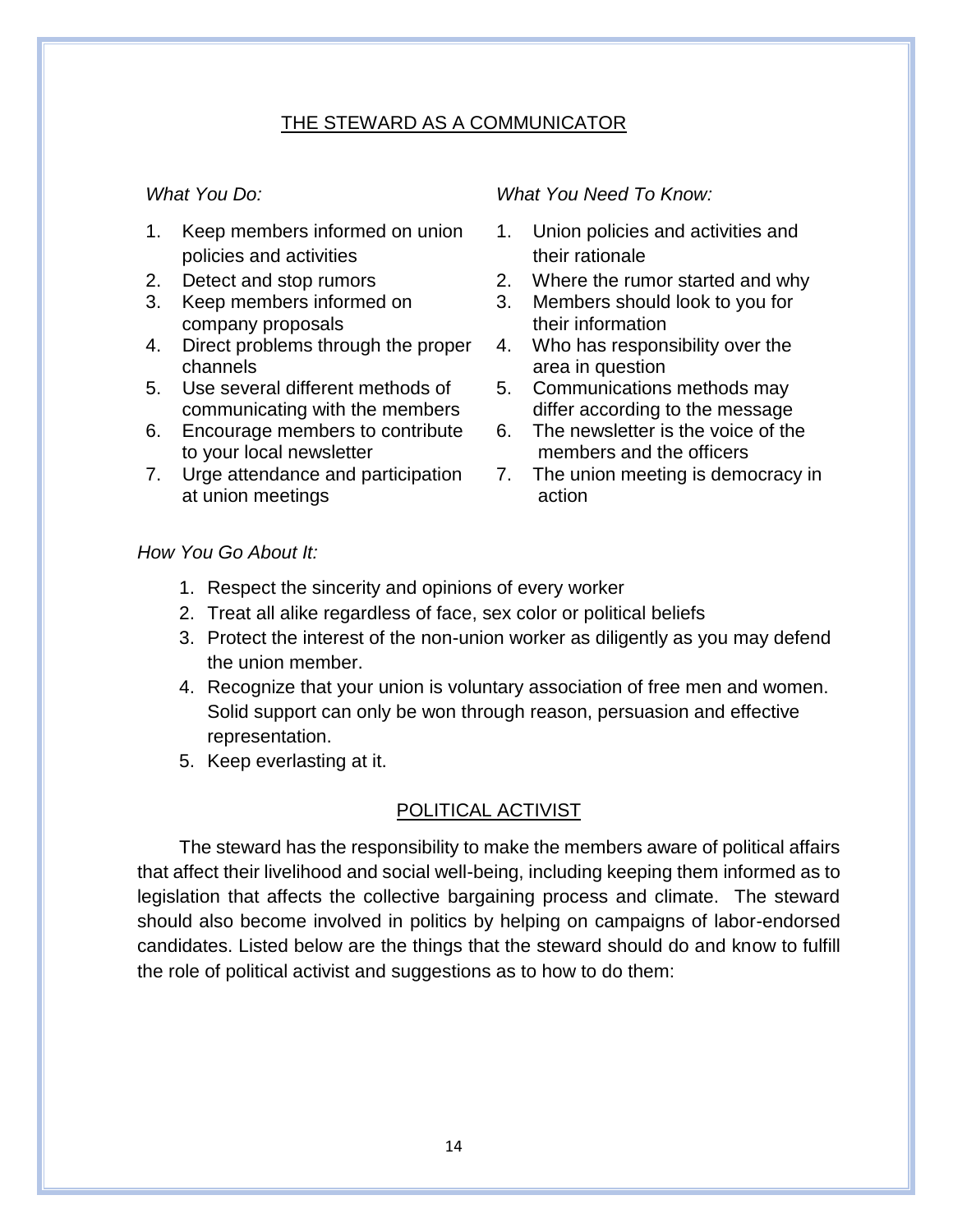#### THE STEWARD AS A POLITICAL ACTIVIST

- 1. Keep members informed about political events
- 
- 3. Encourage everyone in your department to vote
- 4. Write letters to your representative and encourage others to do so
- 5. Work on campaigns of labor endorsed candidates
- 6. Promote the political action program 6. The political positions your union has of you union

#### *What To Do: What To Know:*

- 2. Pending legislation that affects workers
- 2. Register and vote in all elections 2. Our nation cannot remain democratic without the participation of the people
	- 3. Who is not registered, and who needs prodding to exercise their right to vote
	- 4. Who your representatives are and current issues
	- 5. Who has been endorsed and why
		- taken

#### *How You Go About It:*

- 1. Read newspapers and union literature, such as the AFLCIO News. The Legislative Alert, and your International paper, so that you understand the issued from a labor perspective.
- 2. Attend education programs that discuss the issues.
- 3. Volunteer to work on a phone bank, knock on doors, stuff envelopes or pass out fliers for a labor endorsed candidate.
- 4. Organize letter writing campaigns to your representatives on important labor issues.
- 5. Participate in "actions" organized by your union, such as rallies and marches.
- 6. Distribute union literature to all members.

In your Role As An Organizer, Be Sure To

#### **MEET THE NEW HIRE ON THE FIRDST DAY**

What do you think the new hire wants and needs to know the first day on the job?

Do you remember your 'FIRST DAY" on the job?

Put yourself in the new hire's shoes! That plant or office department, job, and everything about it is going to be NEW – STRANGE – and just a little bit UNREAL.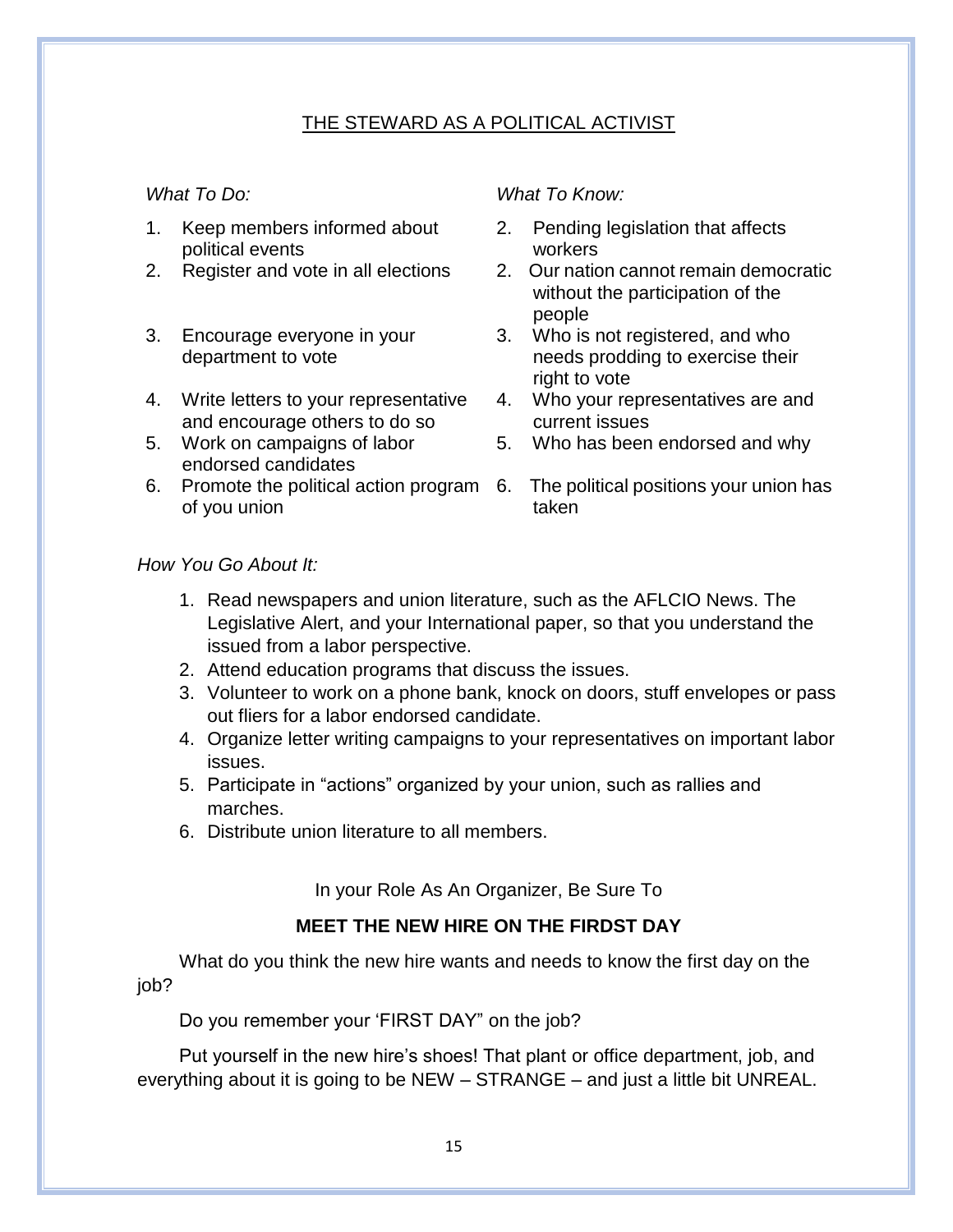Remember? The new hire is going to want to know, and will be thinking about, many things. If you were the new hire, would you be thinking:

- 1. Should I really be here?
- 2. What's expected of me on the job?
- 3. How much "break-in" will I have before I'm on my own?
- 4. Can I make the production rate? Can I do the job?
- 5. How will the other workers accept me?
- 6. Where did they say the rest rooms and vending areas are?
- 7. What if I run out of stock or the job breaks down?
- 8. What should I remember about what the Boss told me? The Union rep?
- 9. By the way, I wonder what a union rep really looks like. After all, I don't know much about leaders.

That first day is so rough that most people remember it for the rest of this their lives! The first day is when the new hire needs a friendly "welcome". Remember?

#### **IDEAS FOR GREETING THE NEW HIRE**

Many contracts have specific provision for the Management to introduce the "new hire" to the steward. However, if your contract is silent on this question, you can after work. Here's how you do it . . .

#### GET THERE EARLY

Let them know that you would like to talk to them the next day, before they start to work – maybe have them come in a bit early. Use that time to get the union's message across to them.

#### BEFORE THE SHIFT BEGINS

There are always groups of workers who take advantage of this time to have a cup of coffee, "pass the time" with friends, or have a quick game of cards. Have a group of union members meet and greet the new hire!

#### AT LUNCH TIME

Maybe both you and the NEW HIRES arrive at work too late to permit you to talk to them about the union. How about lunch time? I you "brown bag" it, why not take your lunch over to where the NEW HIRES are and talk to them during lunch? Or ask the NEW HIRES to join in the cafeteria.

#### CONTACT DIFFERENT GROUPS

Since there may be groups of NEW HIRES throughout your department or district, why not make it a point to use your lunch periods to talk to as many of them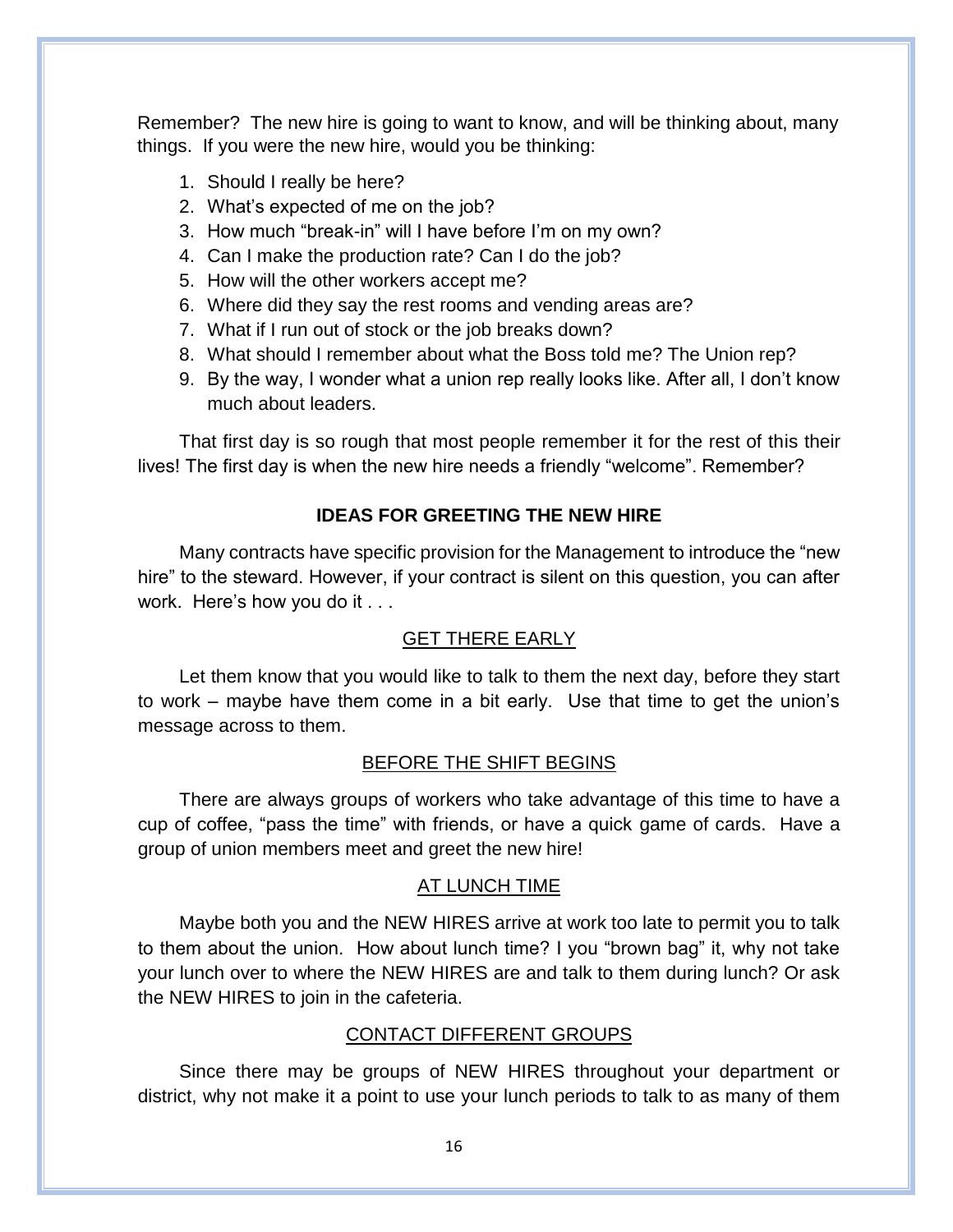as you can? This has been a long standing, time honored way for Stewards to keep members informed on issues acquainting them with their rights and duties and the union's accomplishment.

#### GIVE THE "NEW HIRE" A PACKET OF UNION MATERIALS

Your local union should prepare a special kit to give new hires that explains the union, its goals and achievements. The new hire should clearly understand that the wages, benefits and working conditions were negotiated by the union.

#### **BE PROFESSIONAL**

#### **AND FAIR**

Talk and reason with people in a friendly, courteous manner. Use facts and reasons to clear up their mistaken points if view. Tell them the story of what the union has done I n the workplace and how membership benefits all the workers in the plant.

Though the workers join the union automatically or are required to pay equivalent fees in a union shop, the steward should still speak to them, tell them what the union is all about, and welcome them into the ranks. Workers who join because they have to, without understanding the principles of unionism, are not likely to make good union members. They may be will not develop the thoughtful union-mindedness which holds them to the union through thick and then. Their lack of belief and failure to build up a healthy steward-worker relationship may lead to grievances which are hard to settle.

Every so often, where you don't have a union shop, canvass older employees who are not union members. Talk over their problems and persuade them to join. Here's where loyal members in the department can work with you. Get them to talk to co-workers they know best. If the union has done or not done something which keeps some workers doubtful, try to correct the situation. Remember that the closer you come to a 100% union shop the more effective your local can be.

### **TALK UNION**



So talk with new workers, ask them to go to a union meeting or other activity with you, and introduce them to fellow workers who are enthusiastic union members.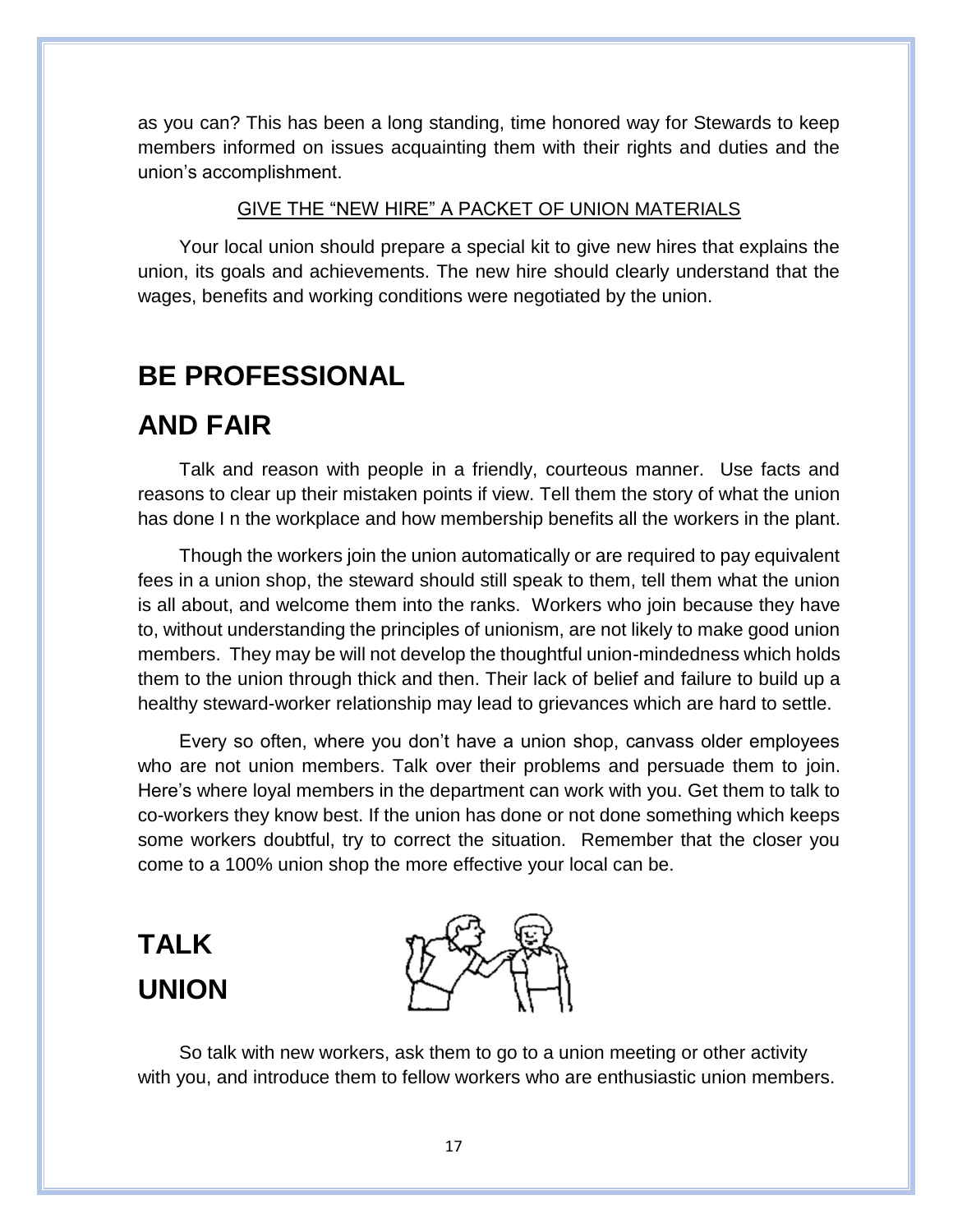If the worker has a grievance and/or you happen to know about it, offer your help and explain that is just why he or she needs the union. The worker will see the point. Of course, if your union is the sole bargaining agent for all employees in the plant, you are the representative of all the workers, regardless of the whether they're union members or not.

### **MAKING MEMBERS 'ONE HUNDRED PER CENTERS'**

Building a strong union isn't only getting New members. It's seeing to it that each member Is a "one hundred per center."



The same methods you used in getting new members apply here, too. They may have joined because most of the workers belonged and they were afraid not to, or because of a vague idea it was to their advantage. In a friendly way explain the union program and benefits, the operation of the shoop steward system, and any recreational or social activities the union offers which will be added incentive to belonging.

Remember, this all takes some self-education on your part. You've got to know all the argume nts for unions in general and your union in particular. Worrkers are going to hear all the arguments against unions, outside, over the radio, in the newspaper, and on the street vorner. They've got to see for themselves that it pays to be a member and that the union is a democratic organization they're proud to belong to.

O.K. you're doing fine on this first step. All the workers who joined up really wanted to and knew why they did it. There are lots of little ways to make workers feel like real, contributing members of their union and of the labor movement. The more active each worker is, the less work you have to do alone – because you've got a team working toward the same goal.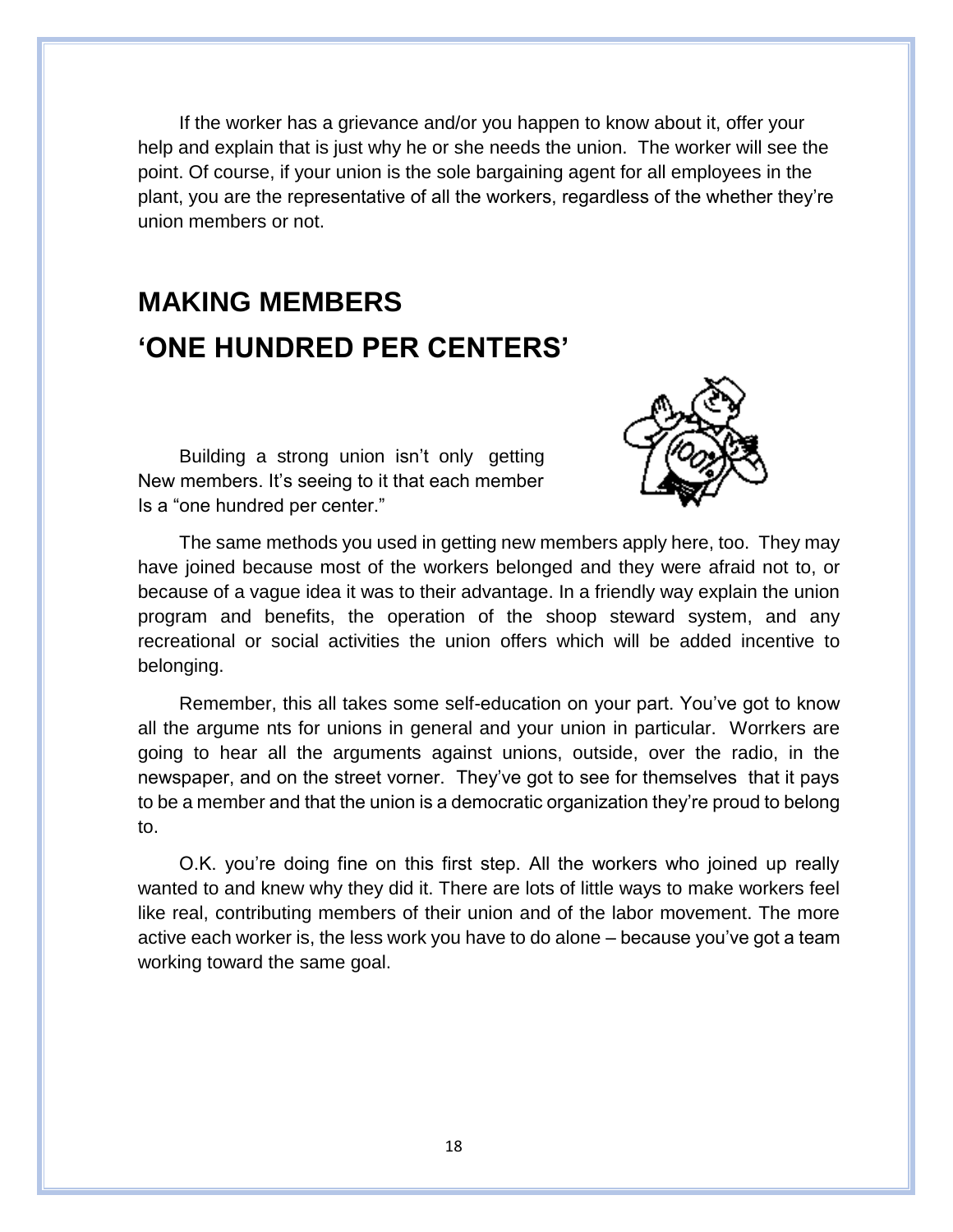### **DUES – LIFE BLOOD OF THE UNION**



Without dues a union could no exist. Dues support negotiating,organizing, research, legal, legisdlative, contract administration, arbitration, strike benefits and many other services of direct benefit to the member.

Almost 90% of al IAM members are covered by contracts which provide for dues check off. This means that each month the employer automaticaqlly deducts dues so that members do not become delinquent. Initially a new employee must authorize the check off. In some facilities it must be renewed each year, As steward you must be certain that new employees sign a dues check-off authorization and also remind your members when it is time to renew.

In facilities where dues are not checked off, stewardsd may have to work a little harder yto be certain that members do not fall behind. If you serve suc h a workplace, be sure to remind members to get their dues in before the  $10<sup>th</sup>$  of the month. In some facilities stewardsd help the business representatiuve of officers by collecting dues directly. If you have a dues-collecting responsibility, try to get members into the habit of coming to you to pay their dues at a certain specified time and day each month.

### **KNOW THE WORKERS IN YOUR DEPARTMENT**



You should know workerds by namde, what kind of people they are and how they get along with other workers, what type of operation they're doing, what their seniority rating is, and what the hourly rate or piece rate is for their job. You naturally can't keep all this in your head if you're in a large department, so it's a good idea to write it down. All this willhelp later when you're approached on the matter of a grievance and want to decide wheter workers are justified in their complaints. You'll soon know the chronic kickers, the ones that don't kick enough – and sort them out. Know who they are and deal with them.

It all helps in your efforts to see to it that all the possible benefits authirized in the contract are put into effect. Keep pushing to get qualified workers the wage rate to which they are entitled, to get them into better jobs for which they are qualified.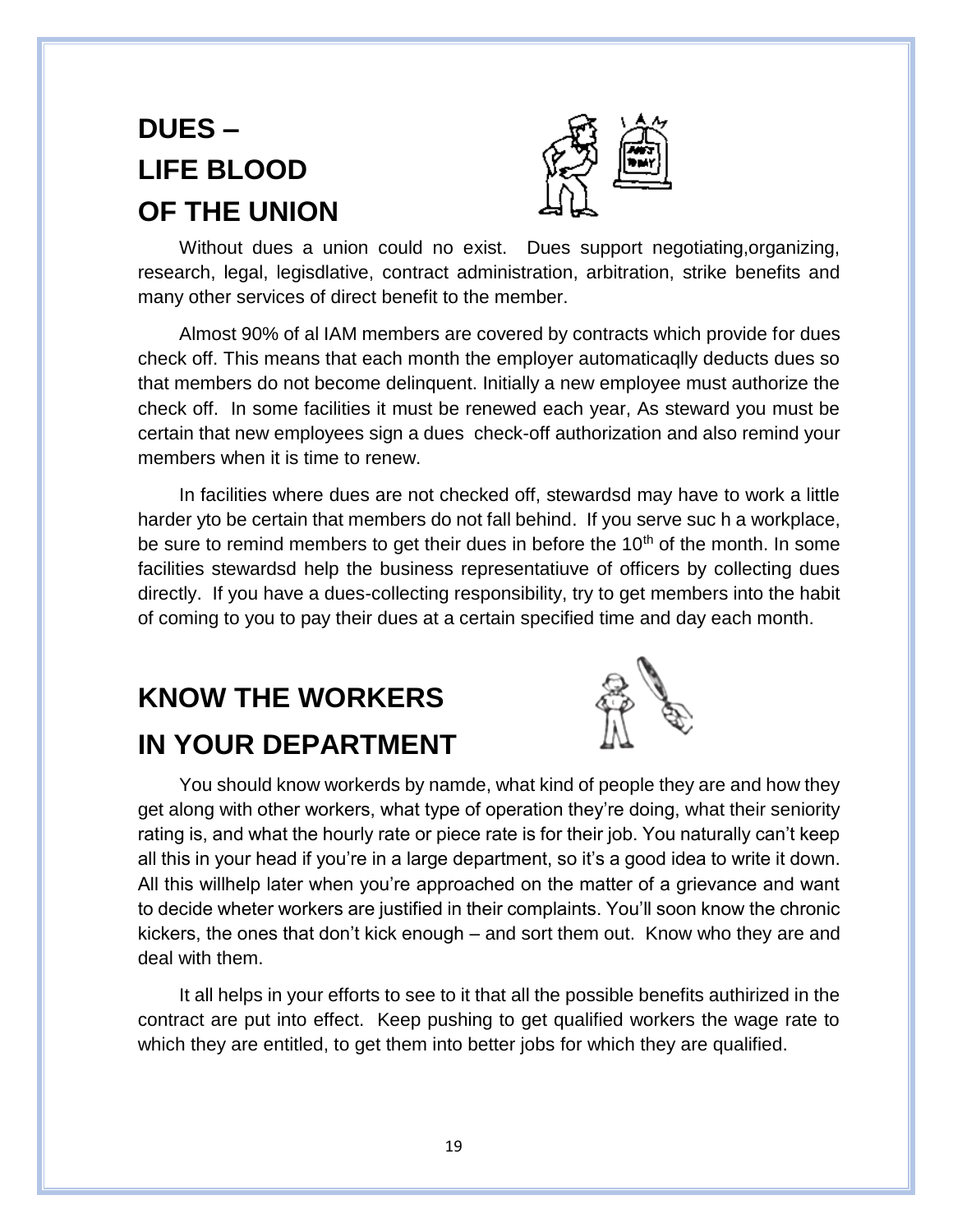

Keep the members informed, but not merely through the bulletin boards, Urge them to come to meetings. As the official closets to the people who make the union, you are responsible for keeping them informed of important union activities and policies.

You are the link between he workers and the union office, Many woirkers will never get to the office except for meetings. Many never see any union representative except yourself. So, they must rely on you to tell them what goes on between meetings. YOU ARE THE UNION TO THEM.

Another service you can perform is to ask your members if they are receivibg the monthly paper, "The Machinist." If they are not, report this to the financial secretary. Furnish him with the member's card number, latest address, and former address. The secretary has or can secure blanks for reporting this infortmation.

# **MEET PROBLEMS BEFORE THEY BECOME GRIEVANCES**



Along this ine of "getting there first" – in seeing potential grievances before they arise – is the importance of keeping your department informed of changes in the shop which will affect them.

Say for instance, that some new machinery is going to be introduced and you've heard that management is planning to hire new workers to handle it. Because you know your workers and work, you realize that three or four of them have dome similar operations before and that the new job carries a higher rate the one they're now doing. If you're on your job you'll talk wit the proper authorities about getting these employees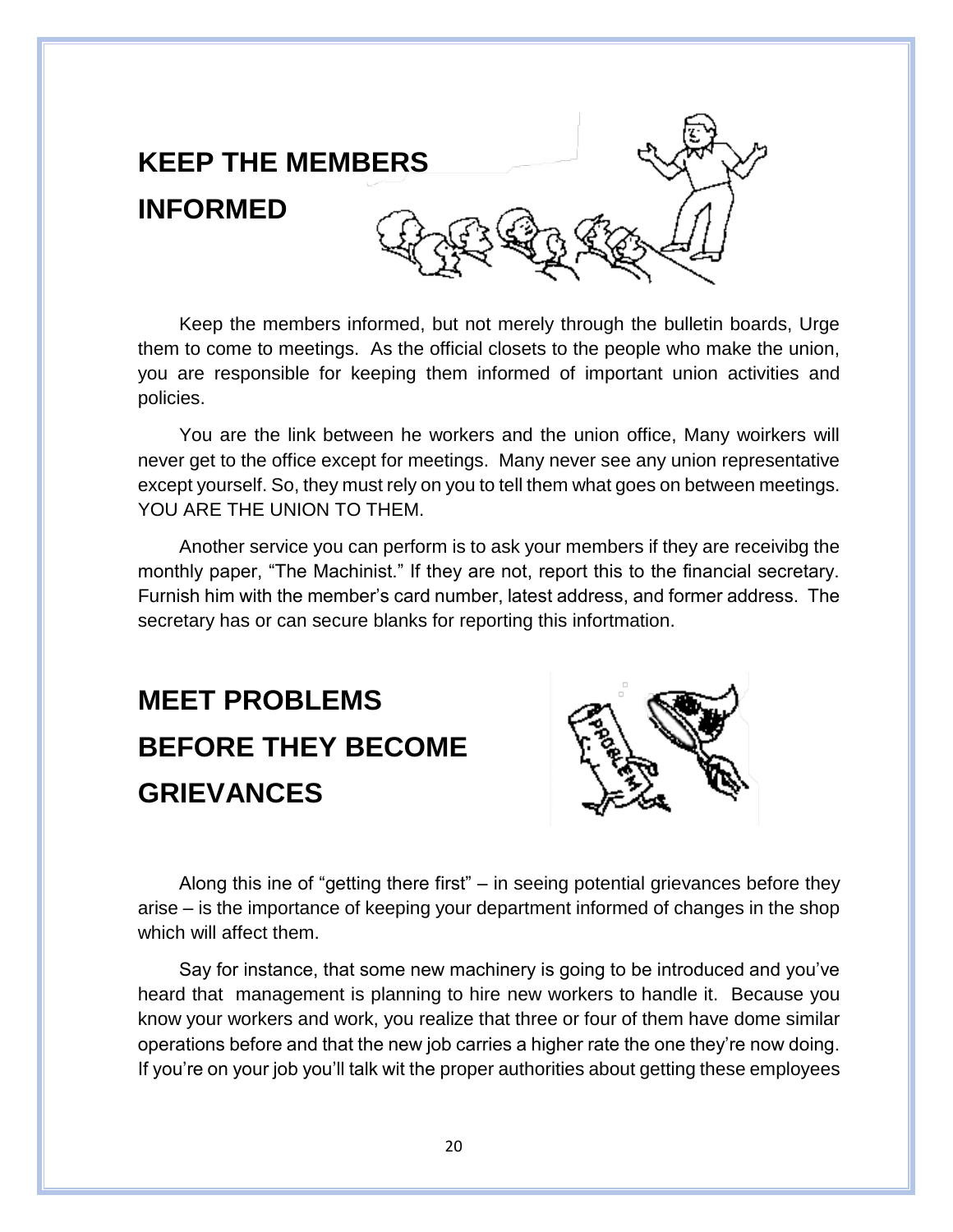into the job before new oneds are hired for it. Otherwise you mayt have trouble on your hands with a few pretty mad workers.

At any rate, when any change is being made it's a good plan to have a deparftment or union meeting and explain to your people beforehand what's going to happen, how it will affect them, and find out how they feel about it, and what they want to do about it. This applies to other things, too, like necessary layofs because of cutting down on production or installation of automated equipment.



### **KEEP A UNITED UNION FRONT**

Another thing that makes for a stronger, more effectuive union in your workplace is presenting front in our relations with management. Make it understood how inportant it is for the workers to come to you wit heir complaints and grievances rather than "griping" among themselves and so stirring to trouble, or going to the supervisor without your knowledge.

**BE A GOOD LISTENER**



More important – you must be the kind of person to whom workers feel able to come to with any sort of problem. They re fomust feel they'll always get a patiernt, understanding listener who's willing to try to work out something with them. You may have to show workers that they're in the wrong, or that they haven't the ground for a grievance. But there are firm and yet tactful ways of explaining this so that you still keep their confidence.

You may discover that workers have personal problems, seemingly unrelated to the workplace, except that it prevents them from doing their job well. You should know he agencies in your community which offer individual and family cvounseling services, medical care, etc., to which you can refer them for help in working out their problems.

You are the sounding board for these matters. Transportations, food and other inplant difficulties shoukd be referred to whichever union or labor – management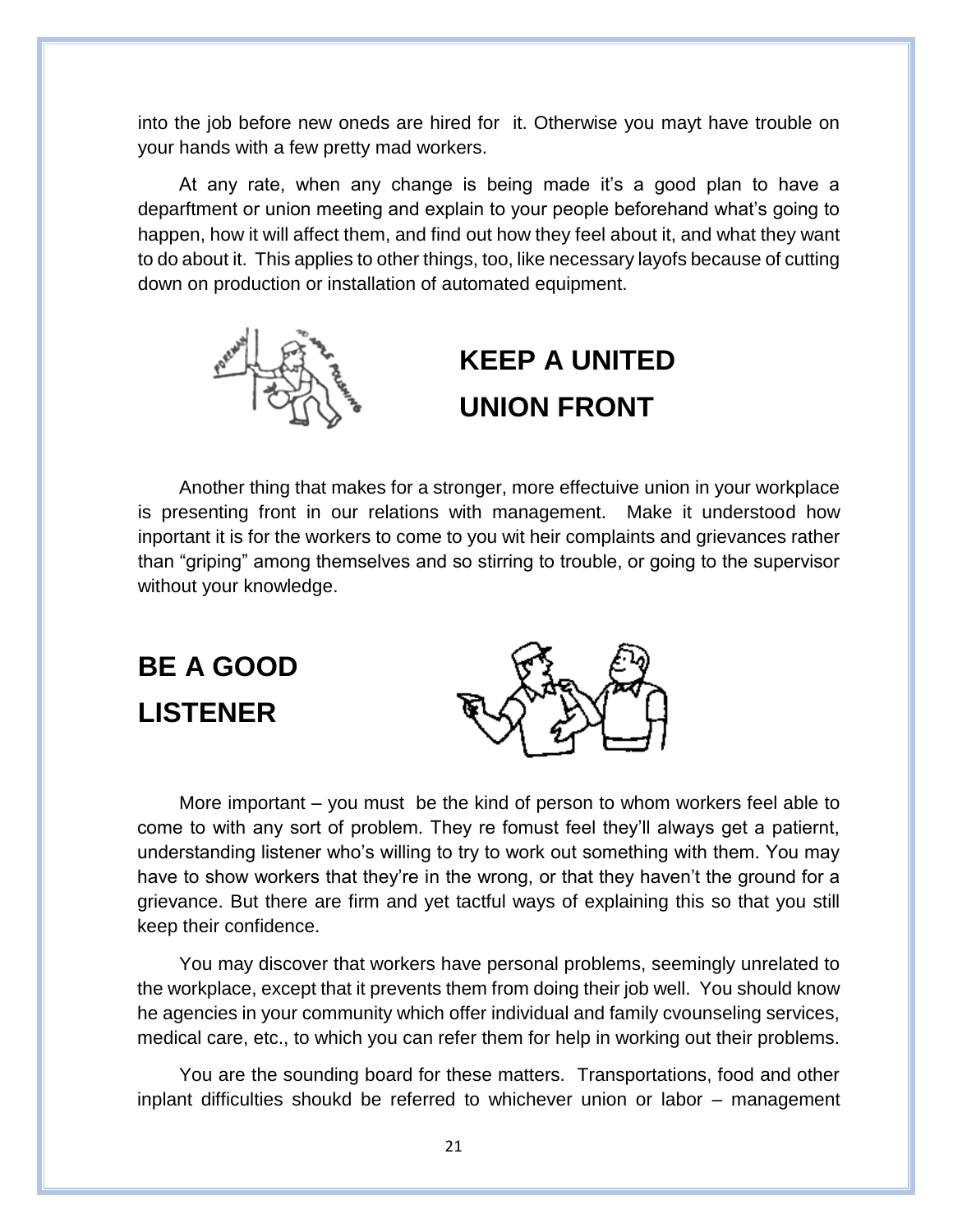committee handles such questions. Unsafe work practices, unhealty working conditions aand inadequate sanitary facilities come to your eye and ear first. Take hem with the supervisor.

Another aspect of the Collective Bargaining, relationship that must be taken into account in the existence of " management rights." As fair and responsible union members it is your obligation to live up to to the terms of the negotiated agreement. In matters of disciplne, looking into unnecesary cases of absenteeism, slow down on he job or wild-cat strikes, the shop steward can aid the union to find reasons and remedies for such situations. This can be done by simplky trying to talk with the people involved.

Remember that once an understanding is aqrrived at, you and your members have an obligation to carry out your end of the bargain. A good rule to follow in dealing with management is to be sure settements are clearly understood by all parties.

### **GOOD RELATIONS WITH YOUR SUPERVISORS**

One of the best ways to have effective Collective Bargaining agreements is to establish good relations with supervisors. Supervisors don't have to be the enemy, they're working for a living ass well and share the workplace with the union members. Supervisors are only representing management as the steward represent the union. A steward must remember that they cannpot be effective without being responsible and businesslike, stick to the facts. Good relations with supervisors can greatly aid the welfare of the shop. Problems throoughout the workplace cab be worked pout; personality problems affecting production or the introduction of the new machinery and its results. Good relations with supervisors an greatly influence the nature of labor relations within the workplace.

Sometimes you may have to work without a contract. For example, when the union has newly won recognition but has not yet negotiated a contract. Or, the old contract may expire before the union has had time to negotiated a new one. At such time, when uonion protection is lacking, good relations with your supervisors are especially important.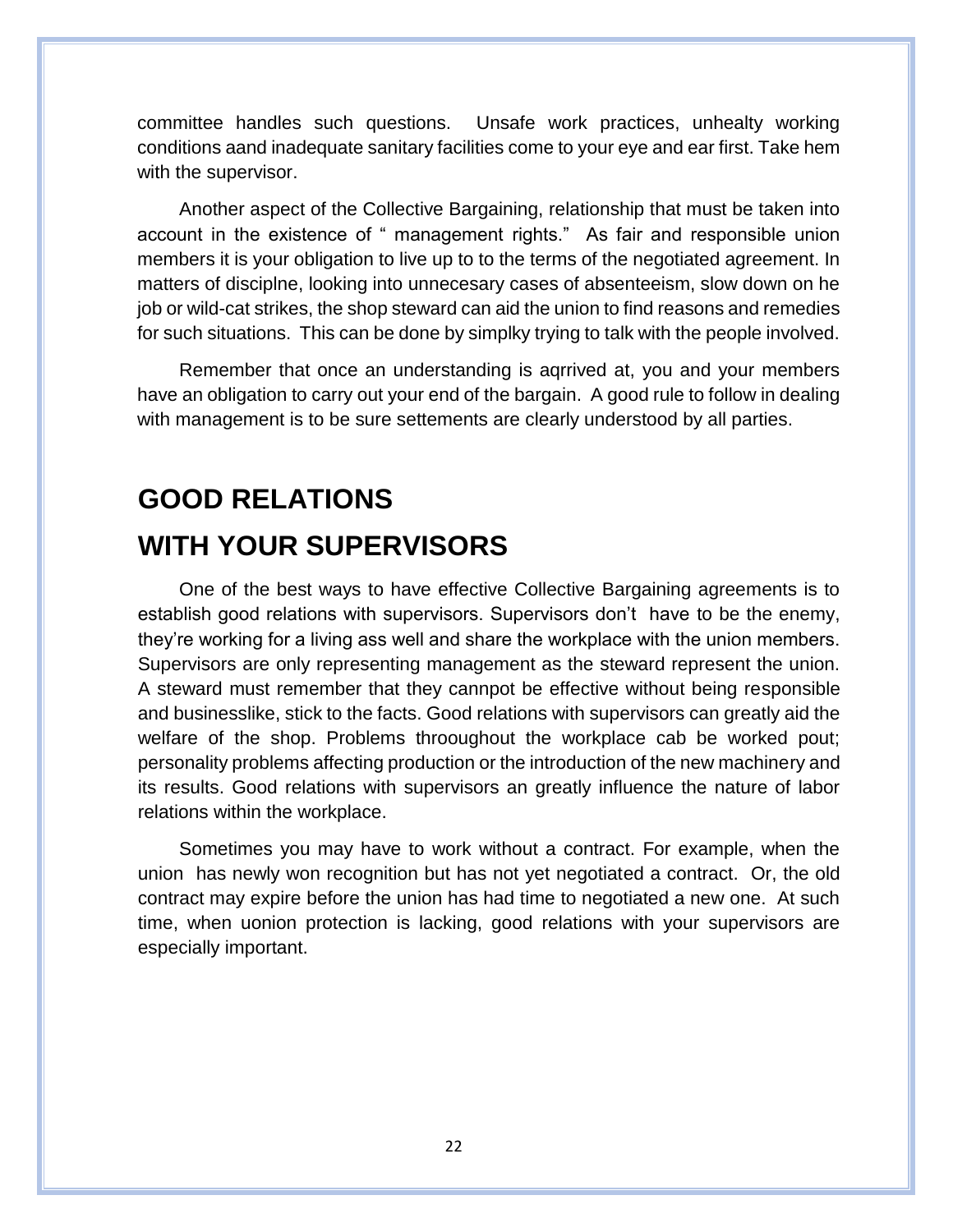# **GRIEVANCE PROCEDURES TIPS ON RELATIONS WITH MANAGEMENT**

Goof grievance produce is essential to all parties interested in sound labor relations. It is as important to management as to labor. The grievance machinery



enables management with the help of the union to discover and correct the sore spots in working conditions and plant insdustrial relations before they are permitted to spread and cause trouble. It provides an effective communications system for bringing bad shop practices of lower supervisory help to managements attention. The general grievance procedure might be covered by clause like this:

> "The Company recognizes and will deal with all of the accredited members of the committee ans shop and departmental stewards in all members relsting to grievances, interpretations of the agreement or in the matters which affect or may affect the relationship between the Company and the Union."

To the individual worker, grievance procedure provides the means of enforcing the terms of the contract and with a democratic metgod of appeal against any one person's arbitrary decision affecting wages or working conditions. It protects the democratic rights of the individual in industry in the same way that our judicial system protects your democratic rights in civil life.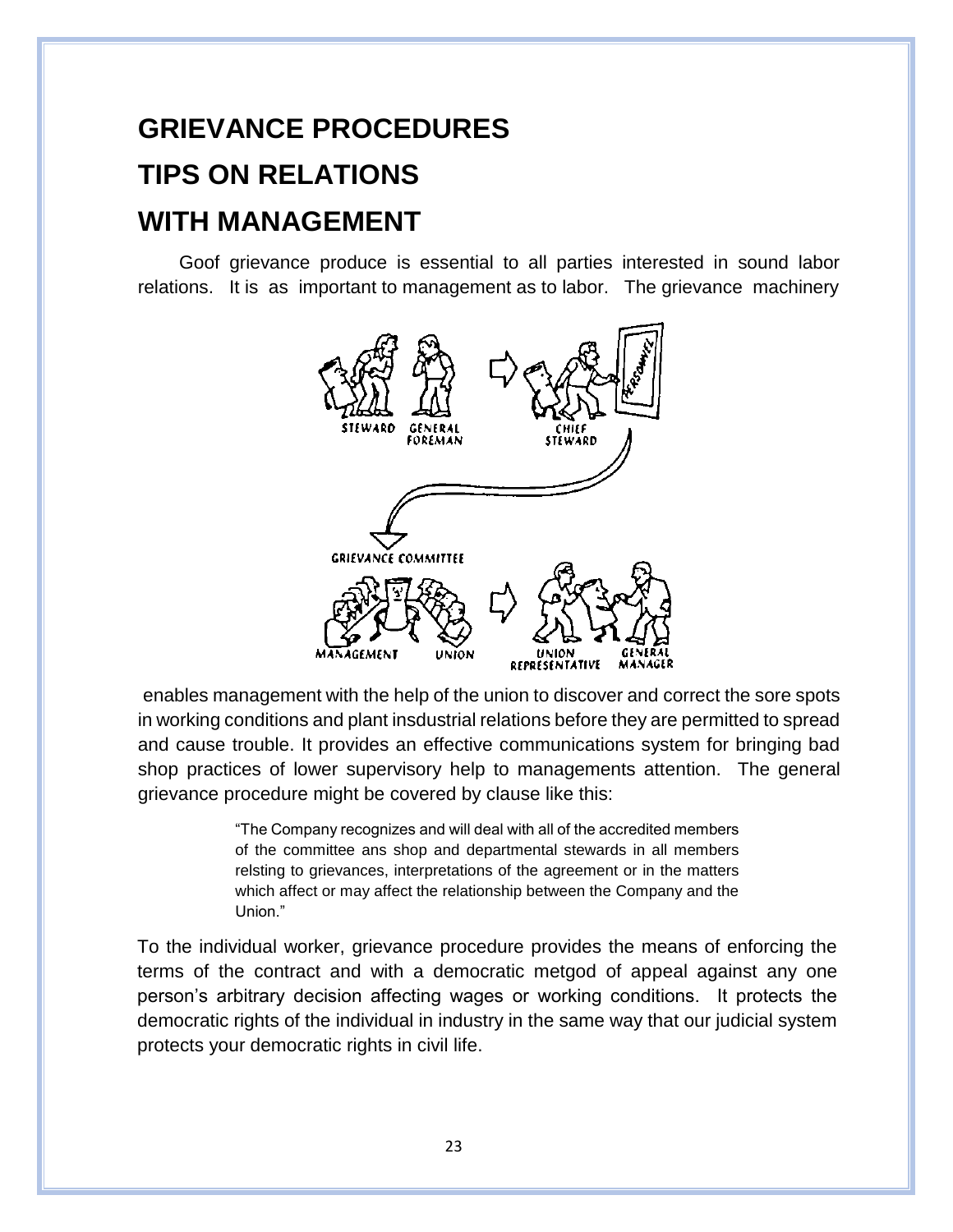### **HANDLING OF GRIEVANCES**

Now we come to what makes up the bulk of your work – the handling of grievances.

qIt's probably a daily headache to you, but it's also the heart of the union's collective bargaining system with management. Your work has just begun when the negotiating committee has the new contract completed ad signed.

As you know oinly to well, grievances, arise every day on the job. Even in plants where the relationship between the employees and management is good, grievances may arise because of misunderstandings, incorrect application of policy by the supervisor or worker, faulty interpretation of the contract by either side, or some disciminatory act. Some s-called "grievances" occur because of personality conflicts; a couple of workers don't get along or a worker finds the supervisor's jokes annoying. These are not grievances technically, and you must learn to distinguish them from true grievances.

### **ABIDE BY CONTRACT RULES**



The machinery for handling grievances and your powers as shop steward are written into your contract. It might contain a definition of "grievance" such as the following:

> "For the purpose of this Agreement the term "Grievances" means any dispute between the Company and the Union, or between the Company and any employee concerning the effect, interpretation, application, claims of breach or violation of thgis agrement, or any other dispute which may arise between the parties."

Most contracts follow either a three-. Four-, or five-step grievance procedure. Some facilities, smaller in size or of a different type, omit none or more inermediater steps. Some times workers feel that they can get farther ahead by going straight to the boss or supervisor, that they have a right to take up their own grievance.

Set workers staright on this and explain that although they have the right to take up their own grievance, the steward also has the responsibility, by, to be present.

The Law reads as follows: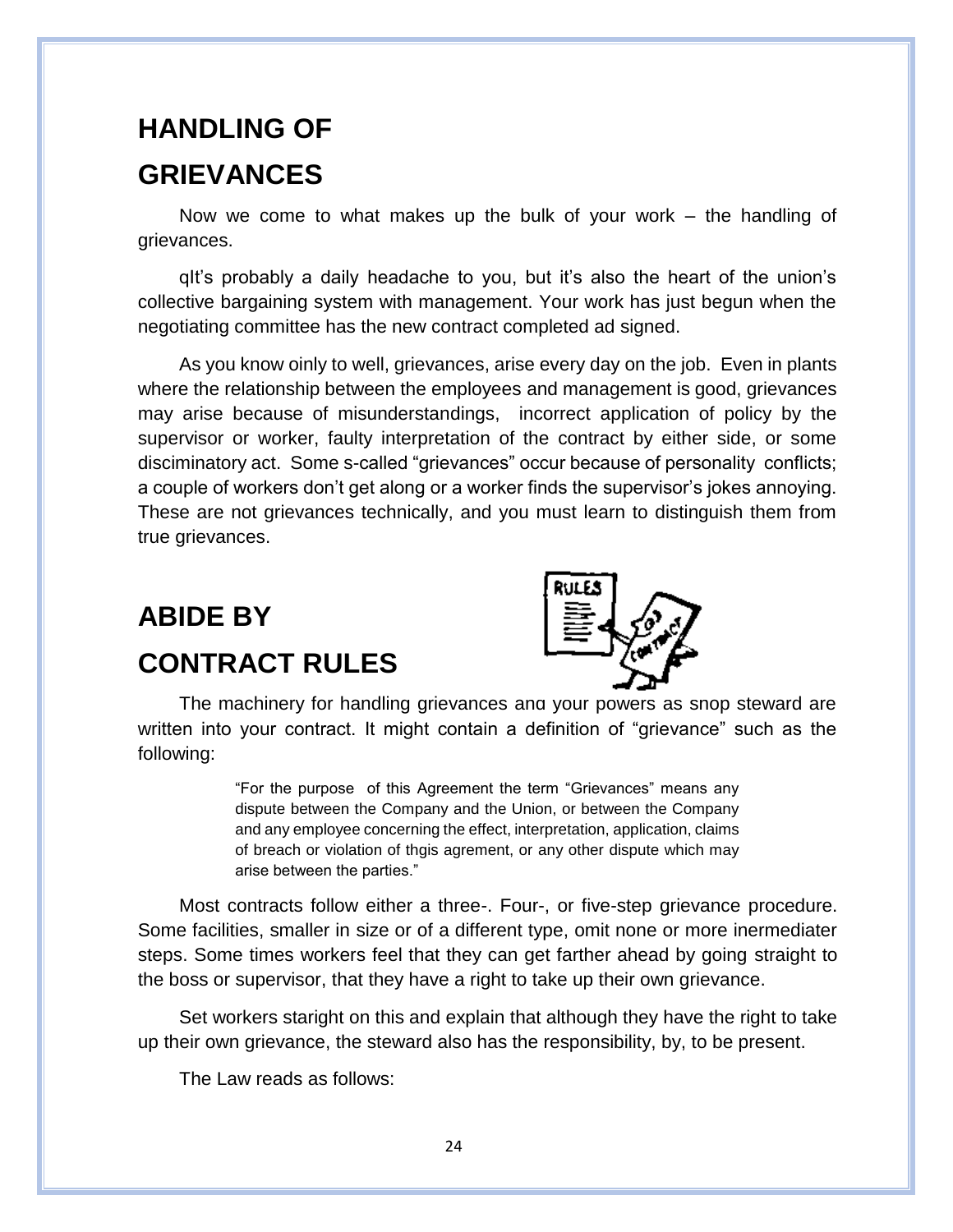"Representatives designated or selected for the purposes of collective bargaining by the majoriity of the employees in a unit appropieate for such purposes, shall be the exclusive representatives of al the employees in such unit for the purposes of collective bargaining in respect to rates of pay, wages, hours of employment, or other conditions of employment: Provided, that any individual employee or a groupo of employees shall have the right at any time to present grievances to their employers and to have such grievances adjusted, without the intervention of the bargaining representatives, as long as the adjustment is not inconsistent with the terms of a collective-bagaining contract or agreement then in effect: Provided further, That the bargaining representative has been given opportunity to be present at such adjustment."

The contract is not properly of any one worker. It belongs to the union and shloid be handle by a representative of all the workers. There should be no private grievances."

But, knowing the machinery isn't everything; you must know what methods have proved most efficient and effective for handling a grievance successfully. You also know how to be most effective in dealing with supervisor.

### **GET ALL HE FACTS**



WHEN, WHERE, WHY, WHAT AND WHO

In order to present a good case to the supervisor you must get all the facts. Of course, this realy doesn't come second, because you have to know at least the basic facts in order to make your decision as the whether the complaint is an actual grievance or not. Be sure you have all the details and are not passing on rumors, opinion or half trusts. Facts can't be argued against. It's true they can be ignored or manipulated, but it's your job to see to it that this doesn't happen. Stick to the facts in the case. When in doubt, consult the business representative of your local or district lodge.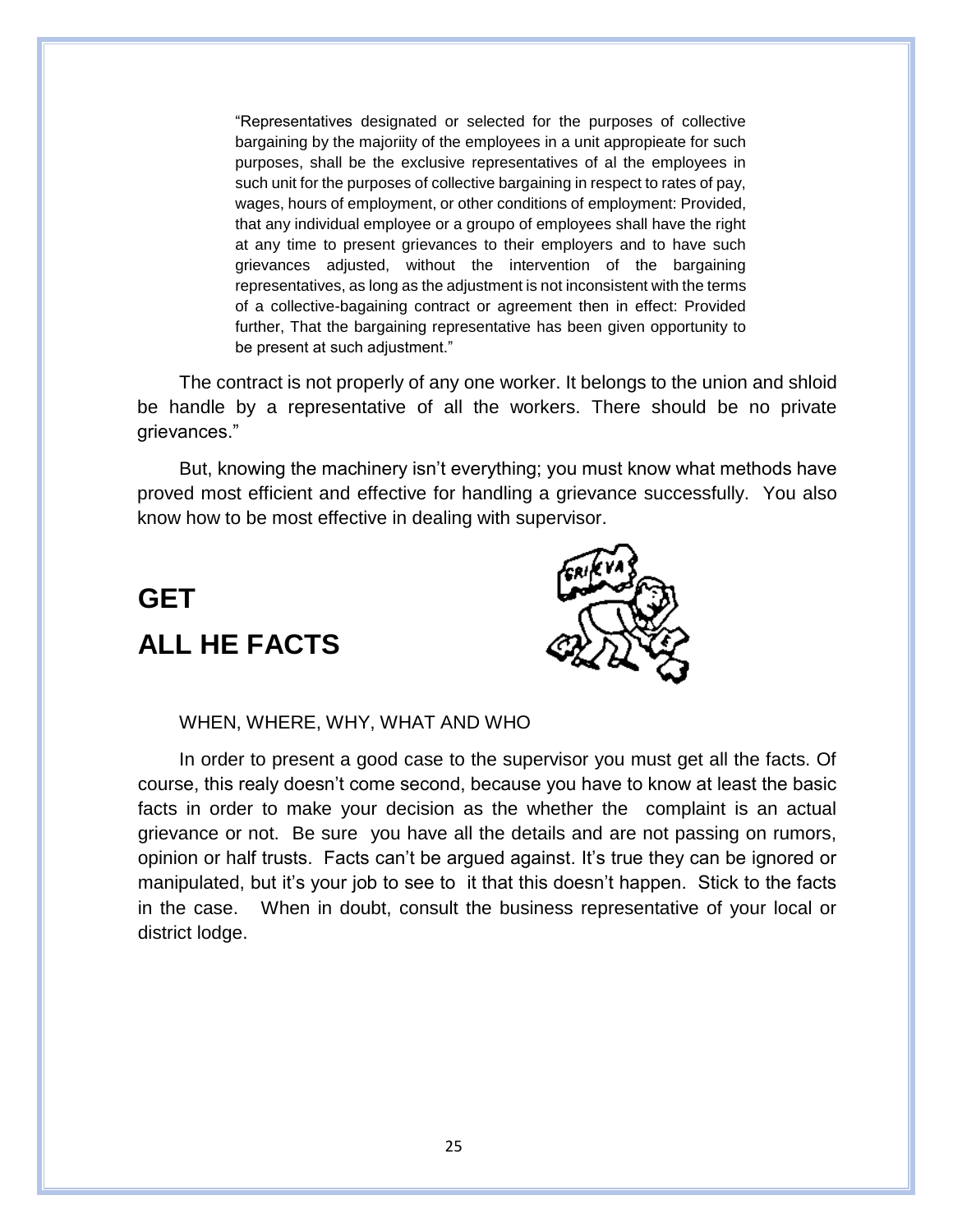### **IS IT A JUST GRIEVANCE?**



All right – this is the first day in your new job as Steward. A worker comes to you with a complaint. You talk at length with the worker, listening patiently to his or her story. You must decide if it is just a grievance yoyu can rightfully take up with management. Bear in mind two things in order to make your decision:

- 1. Does it violate the contract?
- 2. Hast the worker been trated unfairly by some action of the Company?

In most cases a just grievance will come un der a violation of the contract. However, you may have a grievance which seems entirely justified to you after you've looked into it, but which is not covered by any clause in the contract. In such cases you should consult with your chief steward, the plant grievance committee, or your business representative. This may show up an omission or indicate a change which should be made when the contract is renegotiated. It should be written down for use of next year's negotiating committee. Later we'll talk about the importance of written records forngrievances.

You must also remember that every gripe is not a grievance. To be sure, you arebthe worker's reprewentative and not an impartial judge, and you should always give the worker the benefit of the doubt in borderline cases. But the union is going to "lose face" with management if you're continuallytaking up gripes and grousings which are not justified grievances bto be handled by the collective bargaining machinery.

Gripes over the work and the difficulties workersn have in adjusting to each other are going to arise. Lots of people ocassionally have chips on their shoulders. Don't ignore them.Perhaps you may want to discuss the situation informally with the supervisor, as well as with the workers involved, in an effort to obtain harmony. But, stick to your ground aand take time to explain fully the complaining worker why he does not have a real grievance. In many workplaces the worker is protected against an unfair or unwise decision of the steward by being able to appeal to a workplace meeting or higher grievance committee. This is a ptrrotection for you, the steward, as well, because you will discover you're often accused or refusing to take up matters you don't feel are real grievances, but which the worker involved does. You, too, can refer the issue to the shop committee for final decision. But, don't pass the buck too often.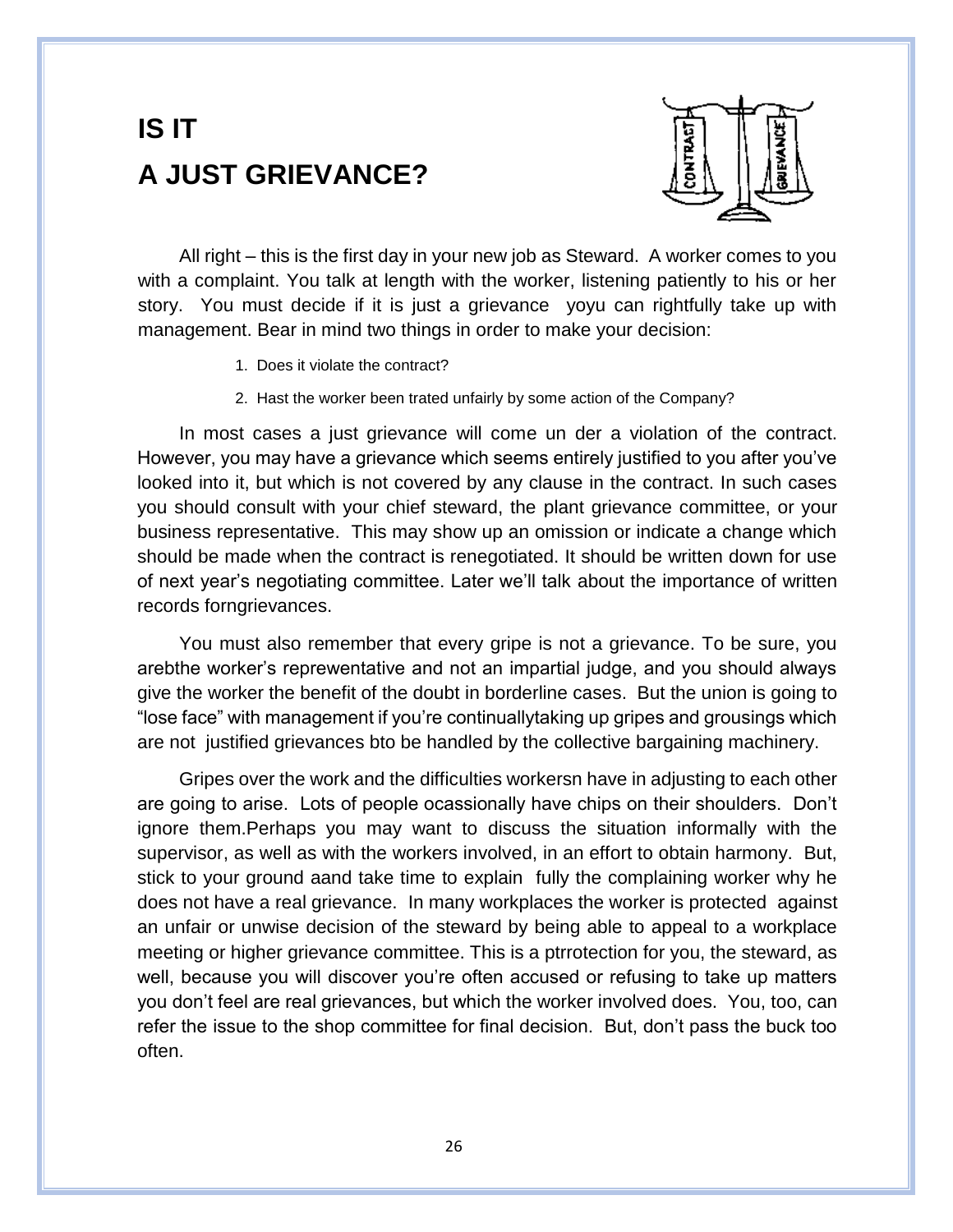Once you have decided upon thec worth of grievance and have agreed to take it up with management, don't make rash promises about the results you're going to get fo the worker. Tell workers you'll do your best and keep them informed of the progress of the grievance.

#### **WRITE IT DOWN**



As a general rule it's a good idea to write down the grievance. Many contracts specify that this must be done in the first step of the machinery, but even if your contract doesn't you'll do a better job if you have a written record of the grievances you've handled.

One way in which the steward could keep records is to file a copy of the original grievance form.

There are a lot of reasons for this:

(1) Workers aren't as likely to come to you with unimportant or unfounded complaints if they know they have to sign a statement putting it "on the record."

(2) It reduces disagreements over the facts in deciding the merits of the case to have them down clearly and simply in black and white.

(3) Once the decision is made you have a written record which can be used as a precedent when similar grievances arise at a later date. This is very important.

(4) The written record of these grievances is of invaluable help to the negotiating committee when the time to renew the contract rolls arouns

(5) The difference between winning and losing an appeal in a grievance case may depend on the completeness and accuracy of what's written on the form. As you write out grievance, remember that it may be negotiated by union representatives who know only what you tell them. They must argue intelligently for a fair settlement with the company. Your facts are their ammunition. Don't send negotiators in with wet powder!

(6) Written records are very useful to show unbelievers who say. "The union hasn't done anything." It's worth a written record. So file a short report even when you settle it orally with the supervisor.

In writing up a grievance, check these points to make sure you've put in everything necessary:

1*. Who was involved?* List the name, lodge number, badge or clock numbers, department, jobs of all workers and management representative.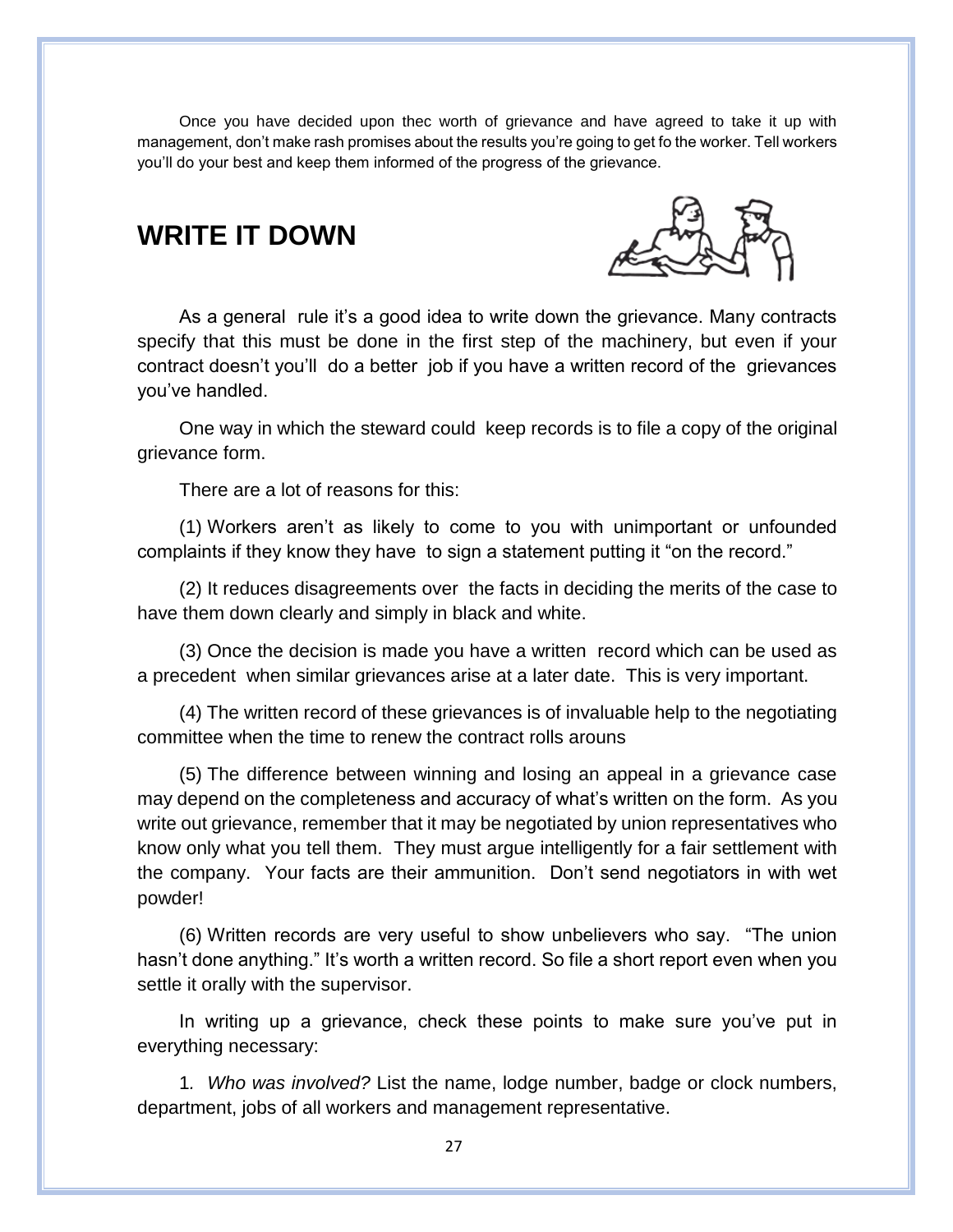2. *Why is it a grievance?* Seniority by-pass? Pay shortage? Unjust treatment? Violation of past practices? Safety or health hazards, etc?

3. *When did it happen?* Date, time – Show date the gievance began – not the date it is written.

4. *Where did it happen?* Plant, department, section, etc.

5. *What settlement is wanted?* Enforce contract, be put on job, adjust seniority, retroactive pay, made whole, etc.

6. *Siganute of employee and steward.*

7. *Disposition?*

Keep writen reords short and to the point. Supporting information can be brought in to the spoken argument of the case. Sample Grievance Report form is shown on the next page.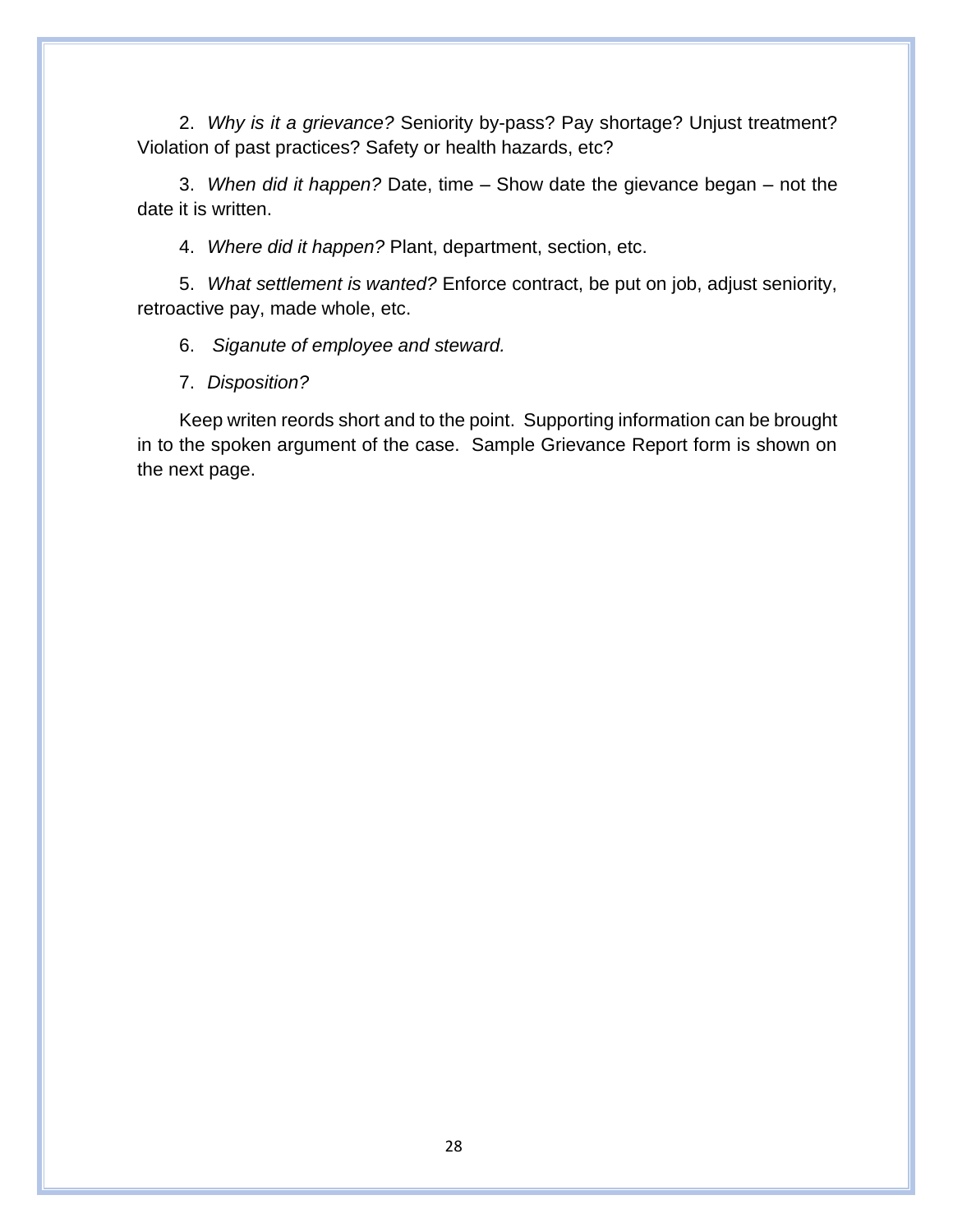### **GO TO THE SUPERVISOR**



Now, armed with your written grievance and accompanied by the aggrieved worker (unles there are special reasons why this not be done) you're ready to go

| <b>GRIEVANCE REPORT</b><br><b>International Association of Machinists</b> |
|---------------------------------------------------------------------------|
|                                                                           |
|                                                                           |
|                                                                           |
|                                                                           |
|                                                                           |
|                                                                           |
|                                                                           |
|                                                                           |
|                                                                           |
|                                                                           |
|                                                                           |
|                                                                           |
|                                                                           |
|                                                                           |

This form (about 1/3 of actual size), provides only for recording the first writen step. This is adequate in the great majority of cases since most grievances are settled without further appeal. When further appeal is necessary, separe forms may be provide for the higher stages.

the supervsior (in small facilities, the employer). When aggrieved workers are presented in their best interest and thus if their case cannot be won, they can more easily accept an unfavorable decision without blaming you. When the outcome of a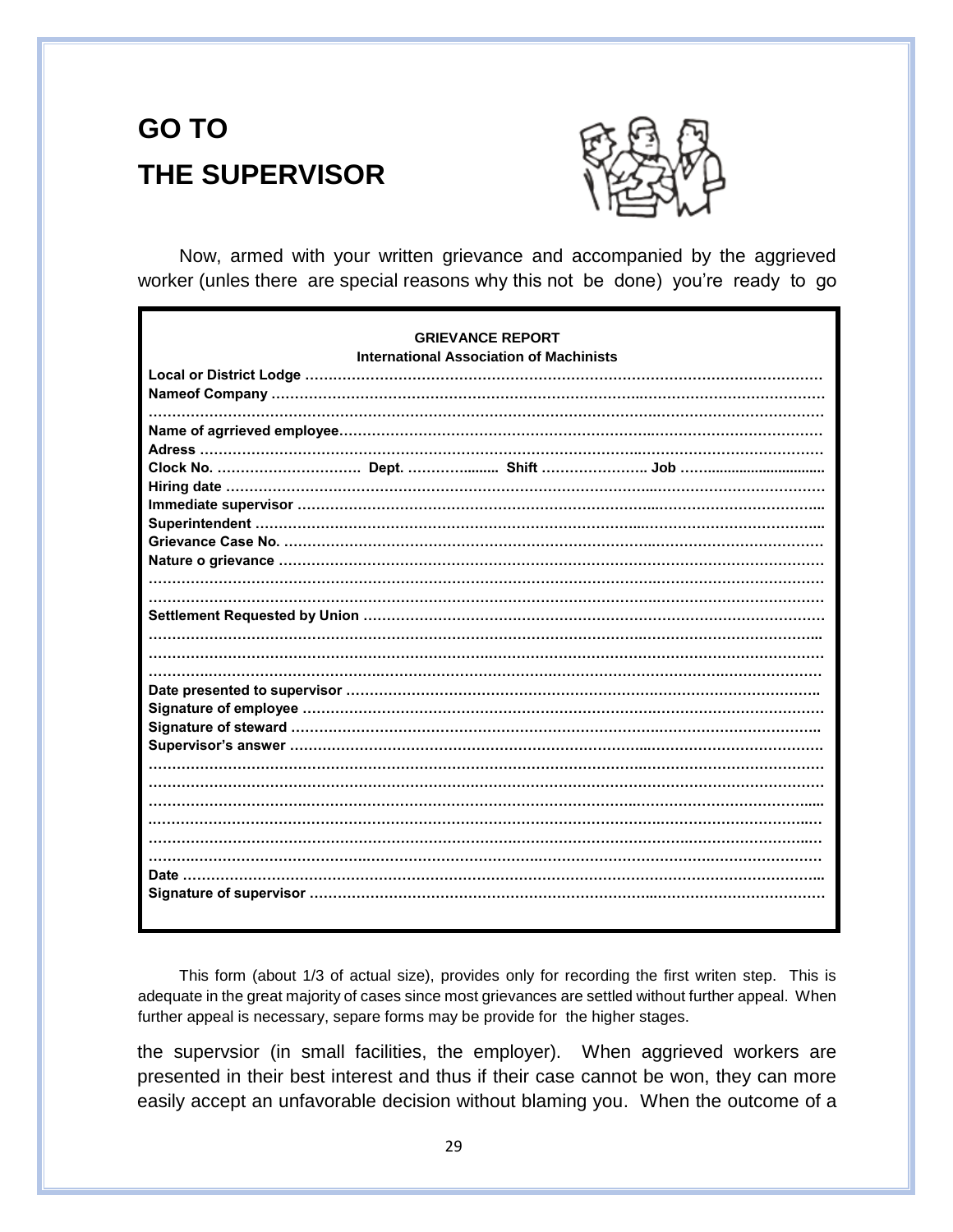grievance may directly or indirectly involve or affect more than one worker, or may affect the contract, other union representatives should also be consulted to prevent the possibility of an individual settlement which is contrary to the contract or union policy. The aggrieved worker also becomes a witness later if there is a dispute as to what on the conversation

### **USE A POSITIVE FRIENDLY APPROACH**

Only people who are not sure of themselves feel the need of putting up a front and being overly aggressive, domineering, andbeligerent. You have nothing to fear;byou are fully protected by your contract in what you are doing. So, Keep your head, youyr temper, and your sense of humor. Be positive and friendly in your aproach, not disagreeble and on the defensive.

You explain to the supervisor the grievance you want to discuss. Make sure or she has a copy of the contract so you can point out the clause that had been violeted in this case first. It's good idea to listen to the supervisor's side of the case first, particularly if you're not sure you have a full picture of the situation.

### **BE A GOOD LISTENER AND DISAGREE AMIABLY**



Being a good listener and not just making a speech in order to impress the supervisor is a pretty good rule to remember. Then present your side of the case, well supported by all the facts you've gathered and checked. If possible, have in mind beforehand a definite plan of settlement. When you must disdagree with what the supervisor maintains, do it whith dignity. Remember, the grievance machinery is based on the principle of helping solve pacefully and fairly the problems that come up, in order to produce a smooth running ship with the best possible working conditions.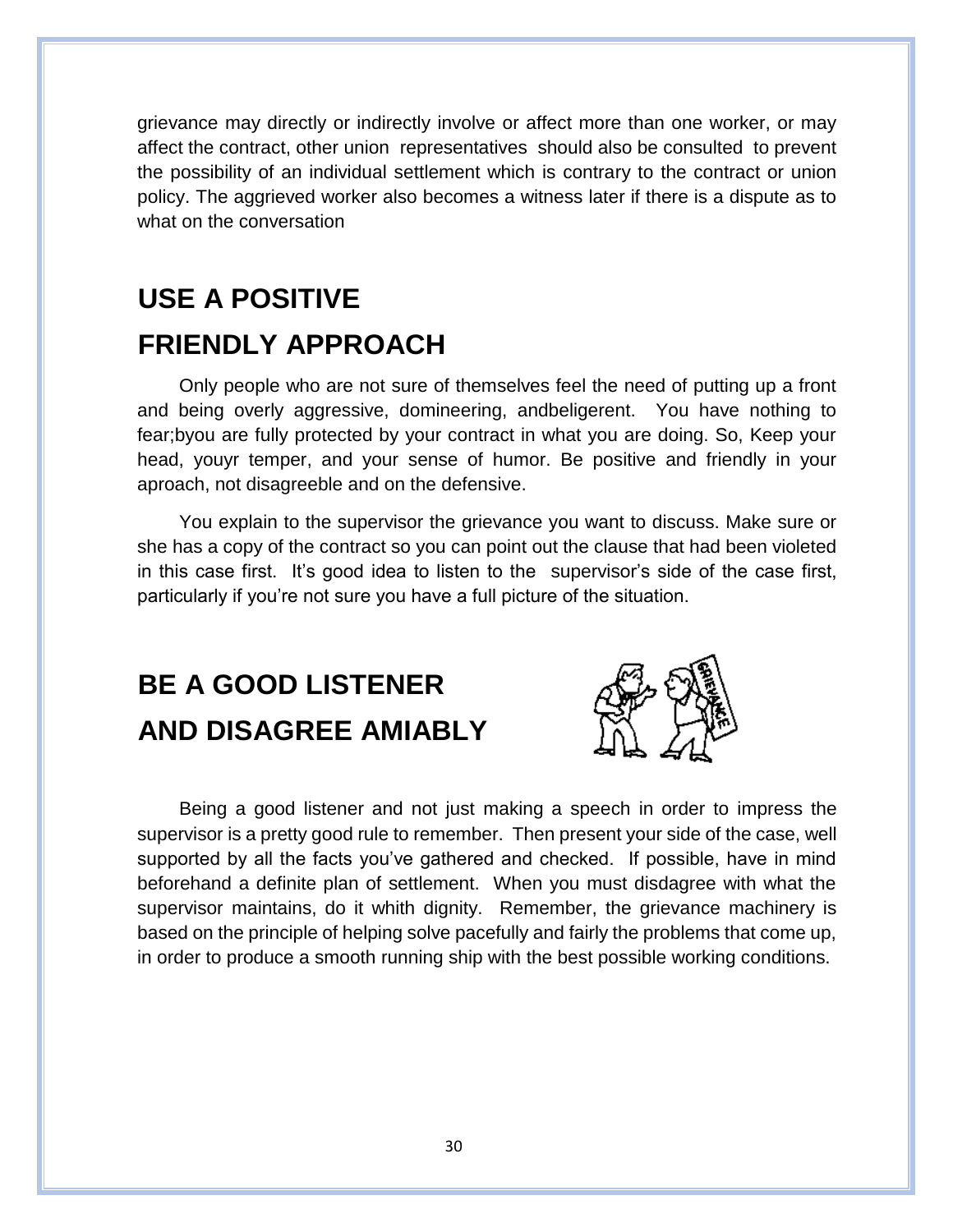

#### **NO EMPTY THREATS**

Don't get upset and make empty that both you and the supervisor know you can't carry out. Angrily saying that you'll call a strike immediately if the supervisor doesn't settle the grievance on your terms is absurd – and may be illegal according to the contract. If you and the supervisor can't come to an agreement there are further steps to be followed before the question of a strike even comes up. If the contract provides for arbitration, the question of a strike is out of the picture entirely.

#### **TRY TO SETTLE**

#### **AT FIRST STAGE**

You should exert every effort to come to an agreement at this first stage. It's better for all concerned and fewer hard feelings will result. Higher company officials are generally reluctant to overrule a decision made by a subordinate. Then too, you don't want to bog down your top union committee by passing on to it small grievances which could be better handled by you and the supervisor, who are in actual contact with the situation. The top committee should **be left to devote more time to matters of greater** importance.

However, be careful not to force the supervisor (or any other company official) to make a premature denial or ssnap judment. It's human nature, once a person has committed himself, to go to great lenghts to defend his/her position, regardless of later evidence to the contrary. Your attitude and the way you handle the matter has a lot to do with the supervisor's keeping a fairly open mind until the question has been fully discussed and all the facts looked into.

If you definiteley can't reach an agreement be sure to follow through on the matter immediately – don't stall – forward the grievance for your Chief Steward or Plant Grievance Committee to work on.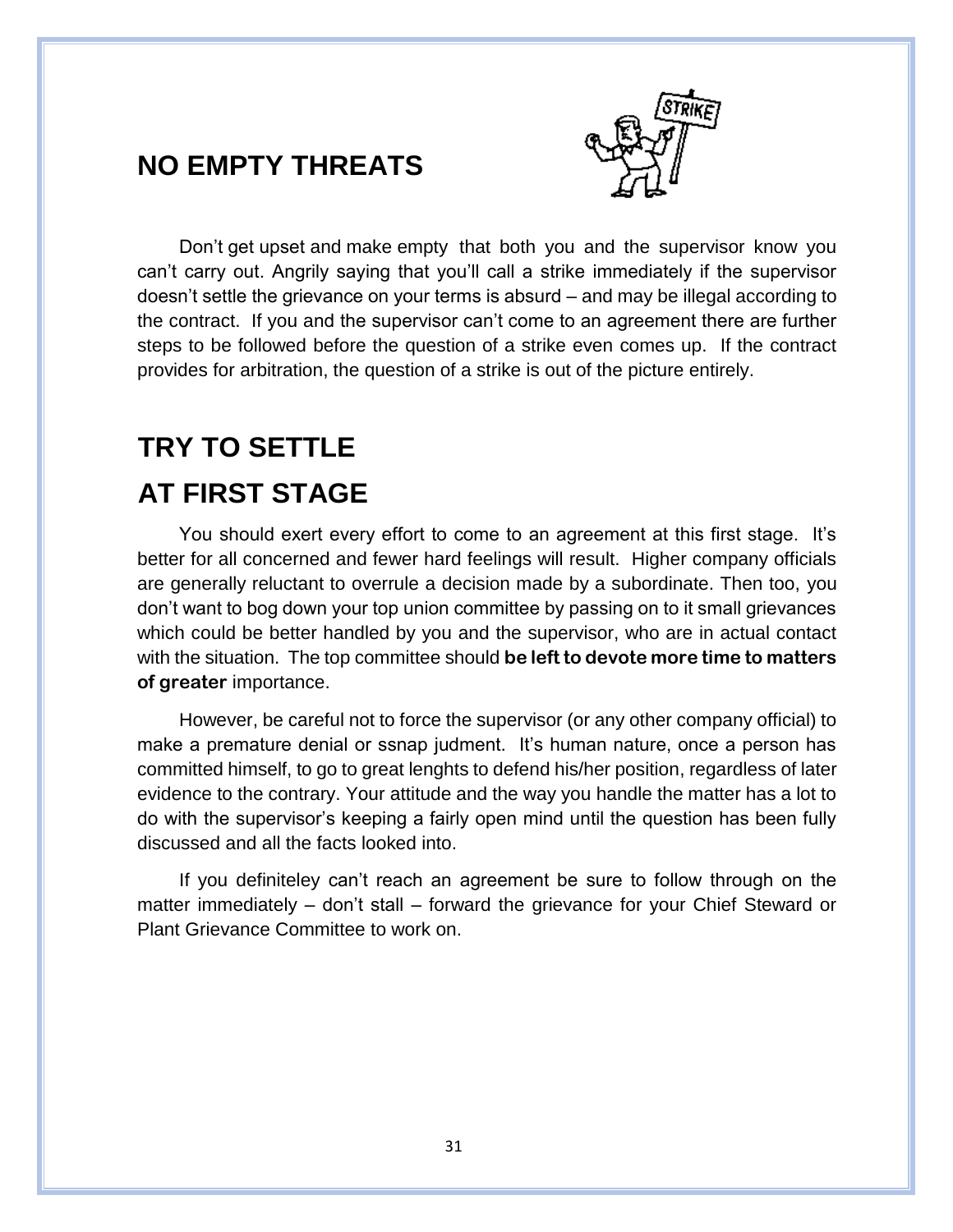# **STICK TO THE FACTS AND STICK TO THE POINT**



Stick to the point in your dicussion with the supervisor and don't get sidetracked. You shpould know your case well enough to know what applies to what you're talking about and what is irrelevant.

Fully as important as sticking to the point is sticking to the facts. Be sure you are presenting your case on the basis of facts. Be sure you are representing your case on the basis of facts, not opinios, If you and your supervisor can agree on the facts it is much easier to come some conclusion.

### **INSIST ON RETROACTIVE AGREEMENTS**

If the result of your talk is a request by the supervisor to have management study the situation before a decision is made, make sure the workers concerned are protected by having the future decision applied retroactively to the date the question was first presented. This will also mean that management won't stall in coming to a decision.

Above all – remember – no horse trading with the company, that is, giving up one grievancce case in order to get a favorable decision on another. Grievances should be settled on the basis of their merits.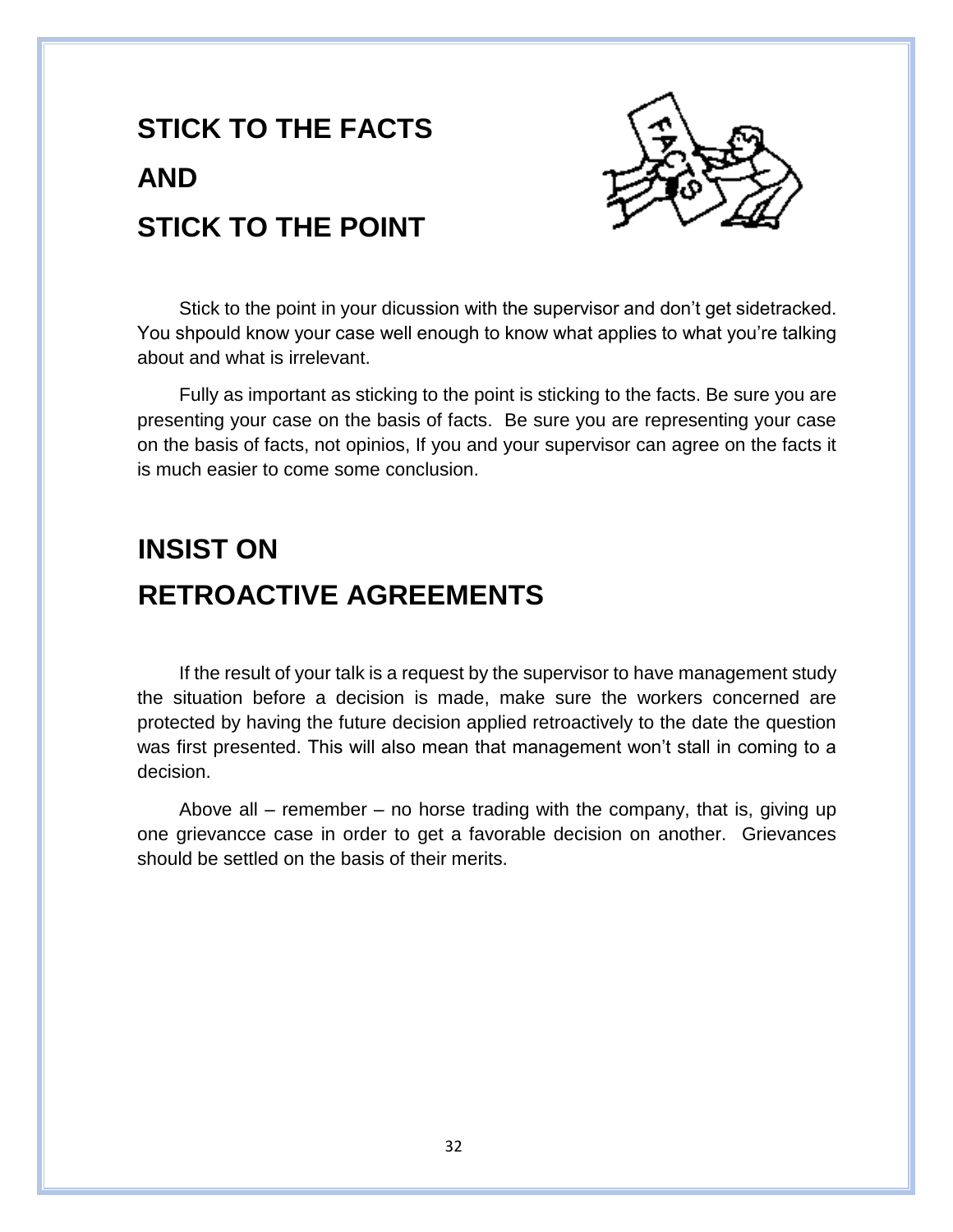#### **DON'T GLOAT**



If you do with you case, don't gloat and brag about your victories over management. Be gracious and allow the supervisor to "save face" as much as possible. You may want the same consideration at some later date. Shop steward diplomacy means that you will try to point out to management that actually it is to their advantage to have satisfied, alert workers. You're asking for justice and not favors, and you're expected to be s fair as you expect management to be. Creating hard feelings unnecessarily over a victory won may mean you'llhave a harder time when you bring up your next case. Often a grievance settlement is the mutual advantage of both labor and management if looked at with a long eange point of view; for the resulting shop harmony means greater productivity along with satisfies workers.

### **GET TO THE ROOTS FROM WHICH GRIEVANCES GROW**

When a llot of grievances arise over responsibility to try to get to the **root of the trouble.** Discuss this with the supervisor, and if it is necessary, thake the matter to your plant grievance committee. Too many gtievances re a sign that there is something chronically wrong that needs to be corrected.

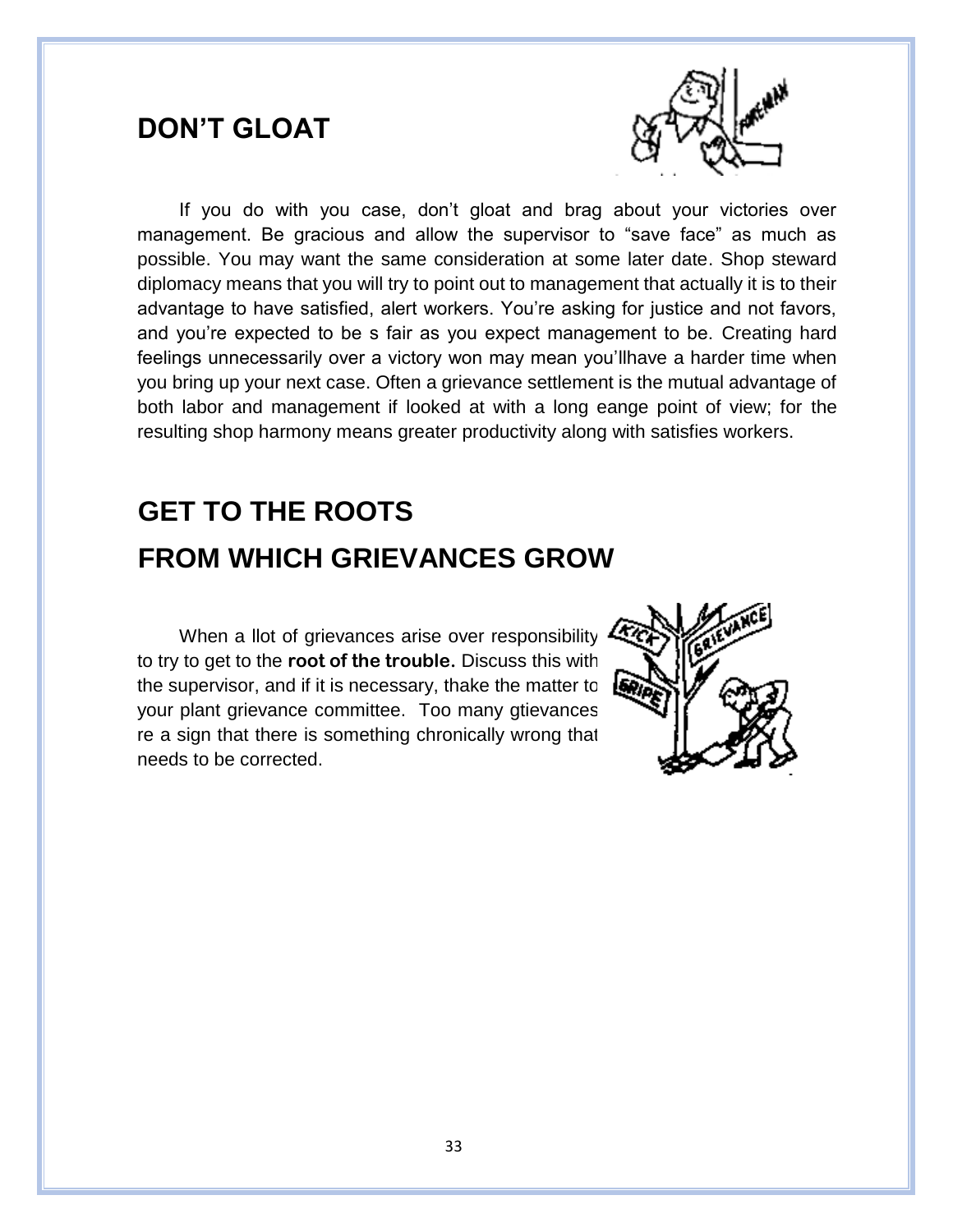### **EDUCATE THE SUPERVISOR**



In some cases you may have a really unfair supervisor. Pwe4rhaps it's because he or she is new at the job, or unsure of self and his or her authority, or because the plan just recently has been organized and there is little precedent established for good relations between the supervisor and the union. In all these cases the purpose of collective bargaining and the machinery inolved is not fully understood. Yo've got an educational job to do. You must make supervisors realize that whether or not they like unions, hey are here to stay and legal procedure has been set up to govern working conditions and labor-management relations in the plant. It may take a lot of patience on your part, but if ou are fair and reasonable and firm with the supervisor you are bound to get somewhere.

But, maybe the supervisor's unfair atitude and actions are due to being plain "ornery", or even to the fact that he or she is following out the policy set by top manaement which is trying to "break the union."In the first case, reports to top management may help, or perhaps some publicity in the local union papers or bulletins would ease the situation. Hoever, if ou feel that official policy is actualy responsible for the attitude and actions of the supervisor, that is very serious matter that requires the attention of the top union officers.

### **THE CONTRACT IS YOUR CONSTITUTION**

In a way the contract is like a constitution, and the grievances settled under it are like he decisions of an industrial court, The decisiones reached by you and the supervisor are the same as those of a lower court. You, then, have recourse to higher courts if necessary – the final decision, if the contract provides for arbitration, rest with the arbitrator, who might be compared to the Supreme Court.

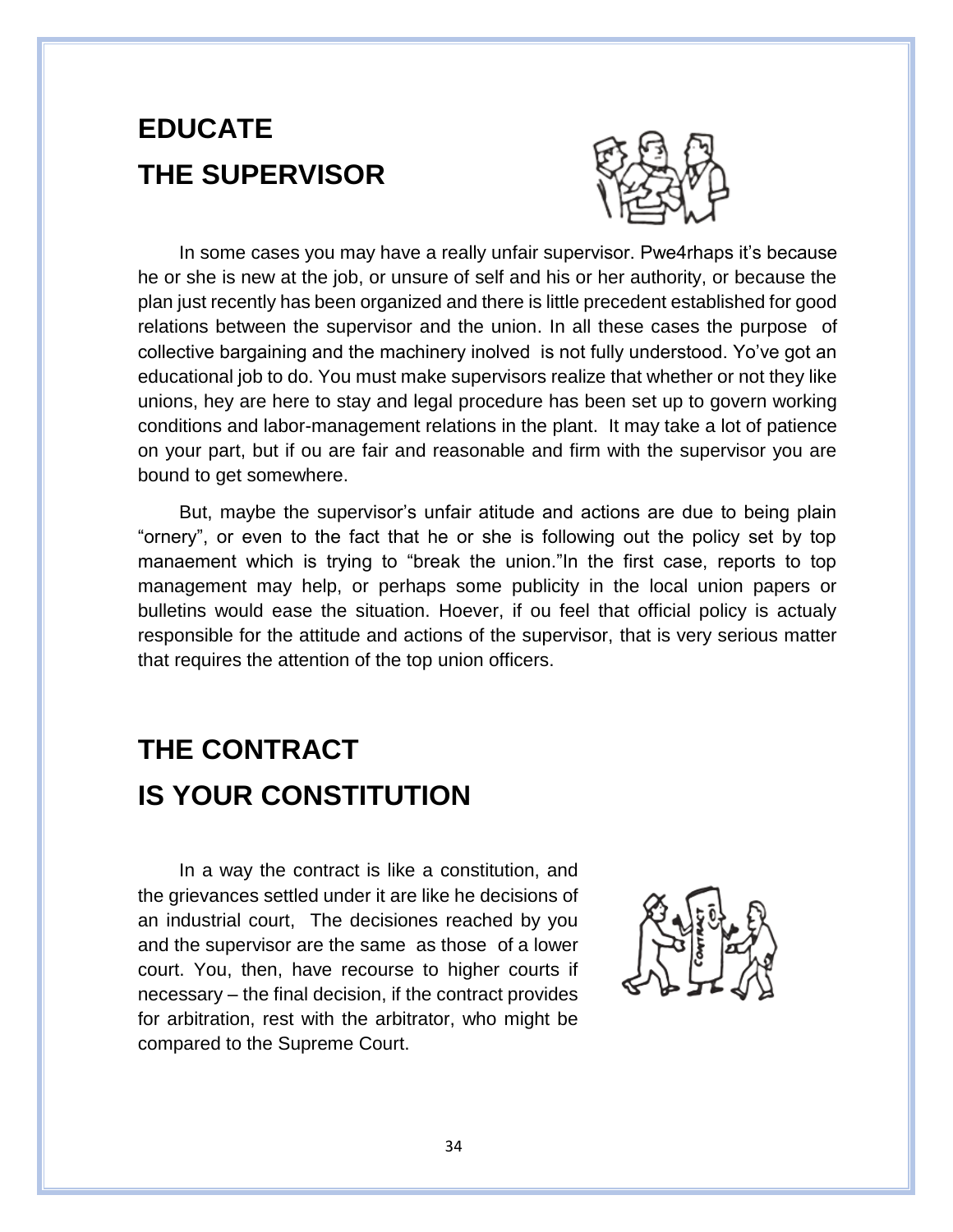The hard work of settling grievances satisfactorily from day to day may not make headlines as picketing does. But, it is every bit as important, and it is a much sunder, more peaceful way of settling disputes for all cncerned.

A final note: When handling a grievance be sure to follow every step of the grievance procedure as outlined in the agreement. Don't skip a step!

#### **WHEN STRIKES OCCUR**

Dowhat we may to avoid them, there are times when every fighting union is faced with a stike situation. When the occasion arises, he steward plays an important role. On the steward fals the reponsability of success or failure. We realize the futility of trying to set down rules to govern each individual case but we believe the following simple rules will be helpful in most situations.

1. The steward during the pre-strike period must make every effort to see that every meber of the union, as well as the non-members affected, are fuly informed of all the issues which result in the deadlock. This is important. Strikes are wars on the economic front. The people you represent are your armies. If they don't want to fight you can't win. The outcome of the strike dependes upon how well you inform them.

2. In instances where your members decide to act unwisely by walking off the job over some action of the employer, you must do everything to prevent them. This is very important where you are working under agreement. Never give your approval to unsanctioned strikes.

3. After the strike is in progress you will have to keep up our members' morale. Keep them pepped up and interested.

4. Keep members fully advised, through meetings and other methods, as to the actaual facts. It is necessary to do this both before the actual strike begins, and during the strike. *Keep down rumors,* for they can be disdastrous to the member's morale during the critical period of a strike.

5. Once the strike is settled, your job is to try to renew and maintain friendly relationship with management.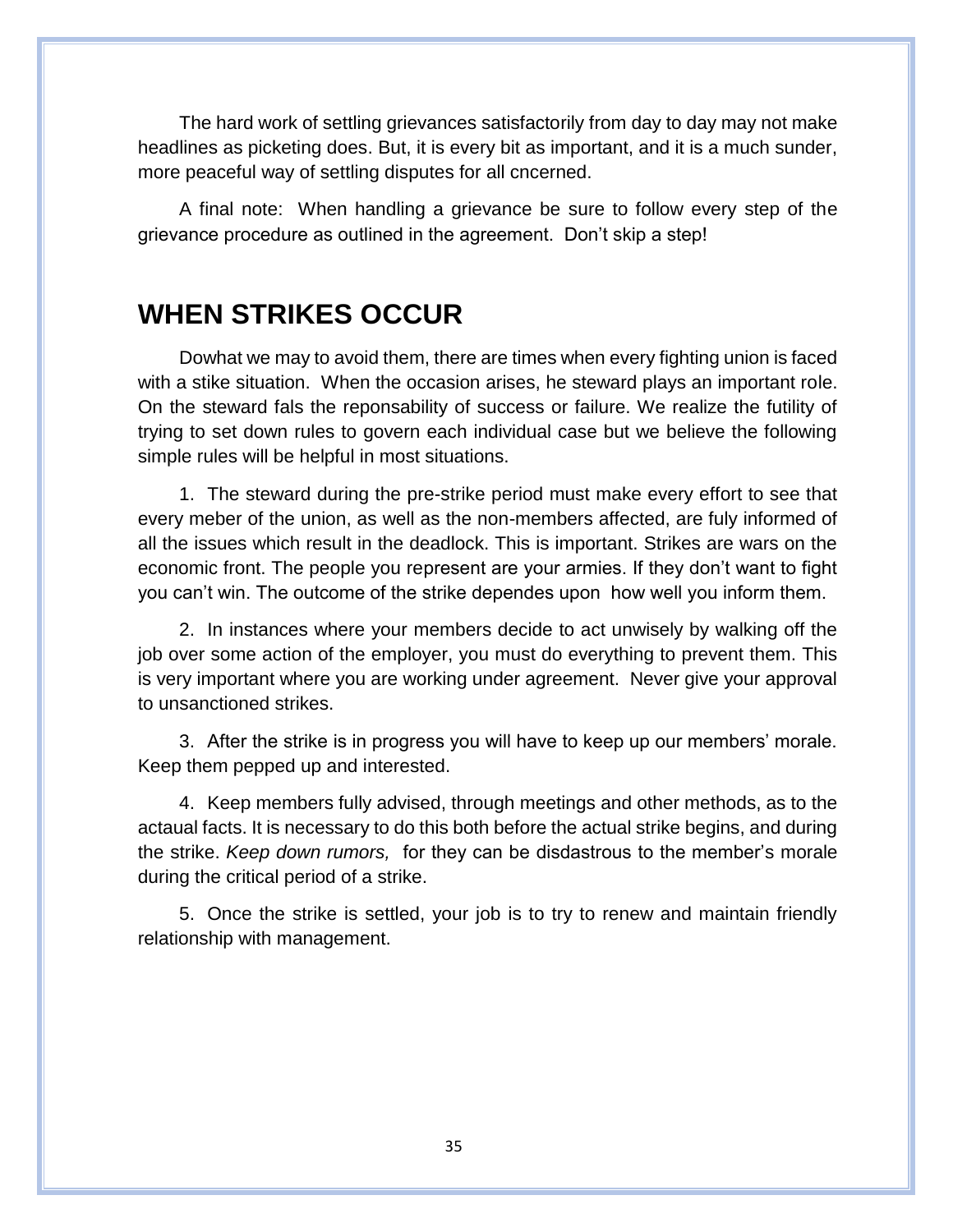### **LABOR LEGISLATION A STEWARD SHOULD KNOW ABOUT**

It's up to you to see that the workers in your department get the protection to which they are entitled. **Workers have often lost** their legal rights because they were not informed, and **failed to file claims** as required. If you are not sure how to advise a worker to apply for workers' compensation or unemployment insurance, check with your local union office.



If you think that a law is being violated in your department, report it to your union. Be certain that you are standing on firm ground before telling workers or taking up the matter as grievance. You can't be expected to remember all the details of the provisions; but you are expected to know where to get such information quickly.

Th Legal and and Research Departments of the IAM as well as *The Mahinist,*  follow all federal labor legislation very closely. The United States Department of Labor and your own State Depafrtment of Labor issue pamplets covering these laws. If you have a question on which you are not sure, find out before trying to answer. If you have a question regarding federal labor legislation, write to Grand Lodge headquarters. However, if you seek information regarding State laws, discuss it with you Union Representative.

### **FEDERAL, STATE, COUNTY, AND MUNICIPAL GOVERNMENT EMPLOYES**

In the United States, with the issuance of the 1962 Presidential Executive Order 10988 which gave Federal employees the right to organize and secure written contracts, many IAM members worked under a agreement for the first time. Executive Order 11491 as amended made several changes in the rules and procedures governing labor relations in Federal Service. As Steward operatting under negotiated agreements, you will have the responsibility for seeing that the agreement is enforced. In adition, you must make sure that there is stric adherence to Federal laws on civil service, retirement, etc., that pertain to your particular siktuation.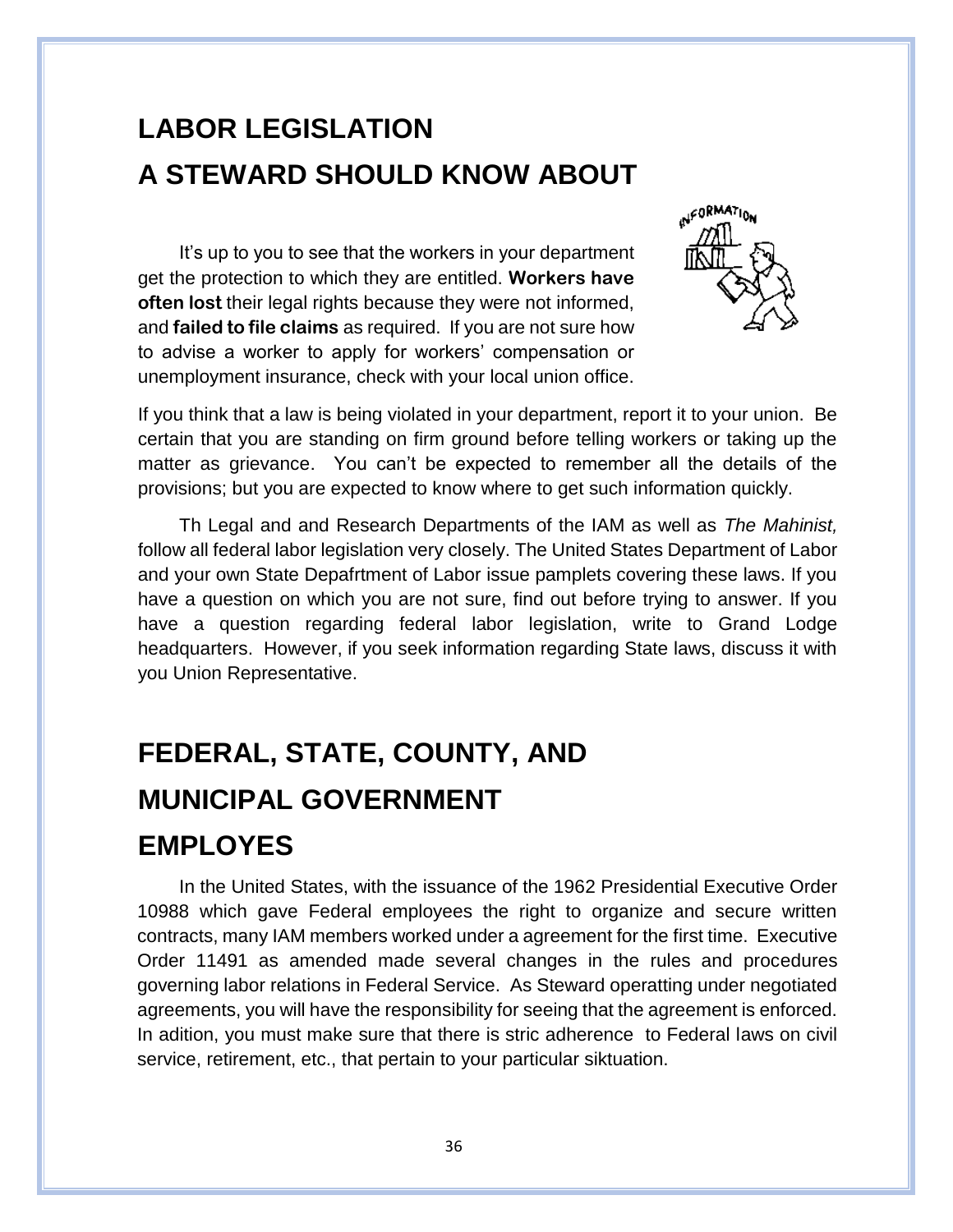Likewise, those of you who are stewards for other government emloyees, whether Federal, State, County, or Muniipal, and whether you do or do not work under a signed agreement, need to know in detail the regulations under which you and your associates work. Know the wage schedule. Know the provisions for hiring and firing, seniority, pension, and retirement systems, and merit system, if one exists.

### **NEGOTIATING WITH PUBLIC OFFICIALS**

Establish good relationships with department heads and with the director of personnel. Do not antagonize public officials if you can help if there is ood will, many difficulties can be irined out amicably. Do not assume withot conclusive proof lack of good will or the existence of an unfriendly attitude.

### **GIVE THEM A CHANCE**

Conflicts between public employees and public officials are likely to attract a lot of public attention. Opponents of public officials may be ready to seize an opportunity to get at thei political enemies. It is, therefore, not always easy for public official to give in, once they have taken a stand. So give them a chance. Be more concerned about the substance of an agreement than its form.

The welfare of public employees depends on a sympathetic attitud on he part of the public. Maintain friendly relations within your community. Do not concern yourserlf exclusively with working conditions of public employees. The improvement of the public service must also be your concern.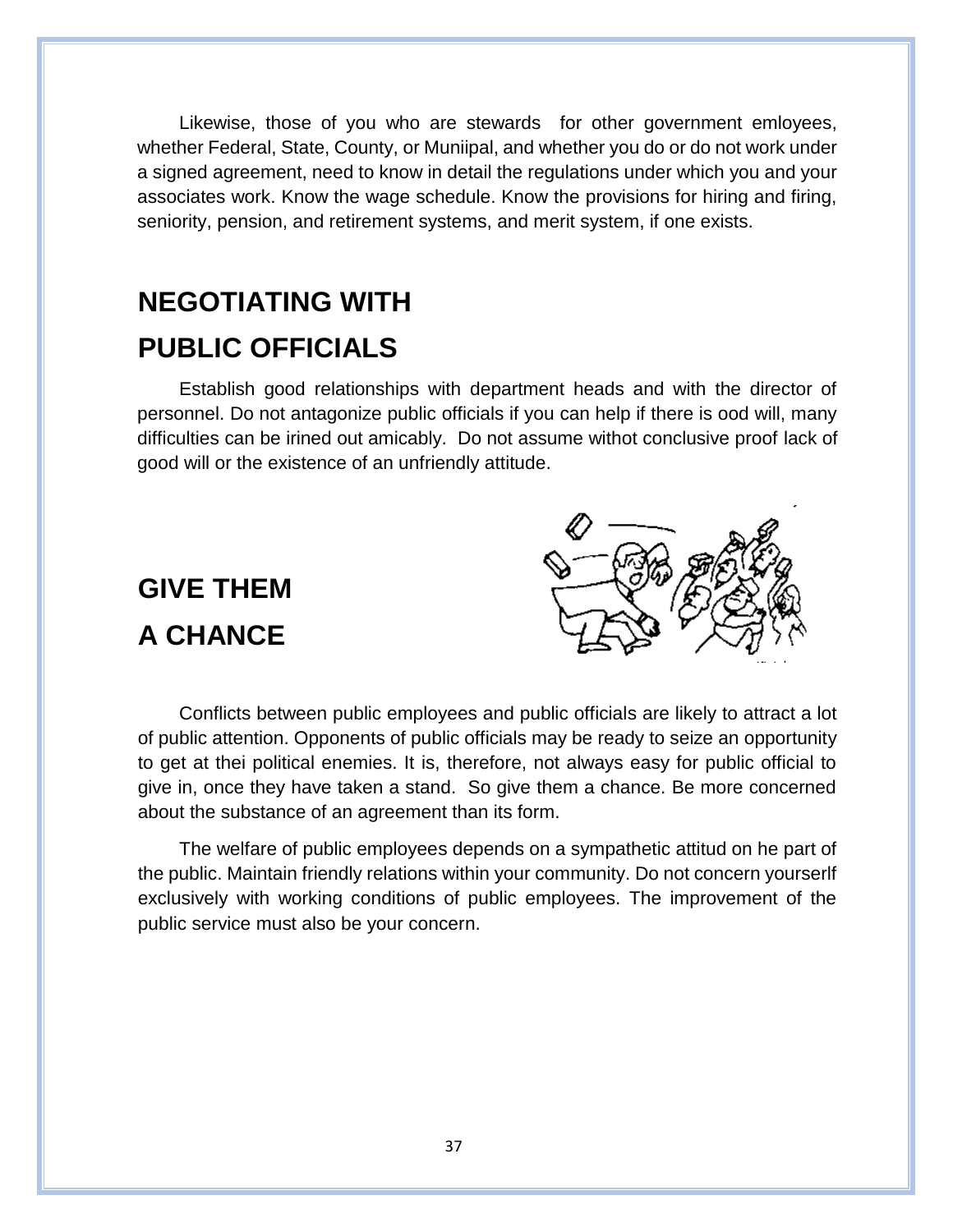### **MACHINISTS NON-PARTISAN POLITICAL LEAGUE**

The machinists Non-Partisan Political League is the Political arm of the union in the United States. The MNLP needs your support as a steward.

You may wonder why the union is in politics. Laws passed by the state and federal governments can weaken the union and take away the gains we have won in our contracts. For example, the Taft-Hartley Act of 1947, the Landrum-Griffin Act of 1959, and the state "right to work" laws have made it more difficult to organize and bargain effectively.

There are many other laws which also affect our bers - the Social Security Act, tax laws, uneemployment compensation laws, and similar legislation. We can't get good laws passed unledd friendly candidates are elected to Congress and state offices.

The Machinists Non-Partisan Political League was founded in 1947 to aid the election of these friendly candidates. Local MNPL committees register voters, provide information on candidates' voting records, collect money for campaigns, and help get out the vote on Election Day.

MNPL is non-partisan. It supports friends in both Republicn and Democratic parties when their voting records show that they have voted for laws in the public interest.

MNLP needs your help to reach the members. The first thing you must do is become fully informed about MNPL. Read *The Machinist* newspaper and ask your MNPL committee for the literature.

When you have read up on MNPL, you will be ready to begin talking it up in the shop. Tell your members what their representatives in Congress and state legislators are doing about important legislation. Cooperate with the lodge MNPL Committee to get members registeres to vote. Help collect funds.

Each year MNPL conducts a fund-raising drive among IAM members. Usually it is steward whi is called upon to ask members to make voluntary contributions to helpo elect candidates who are friendly to labor.

As a leader, you may have to explain to members how political action benefits them. This means, also, that you must, yourself, be registered to vote and your name should be at the top of MNPL cntribution list. Where payroll "check-oo" for political contributions is available, the steward should encourage members to "sign up."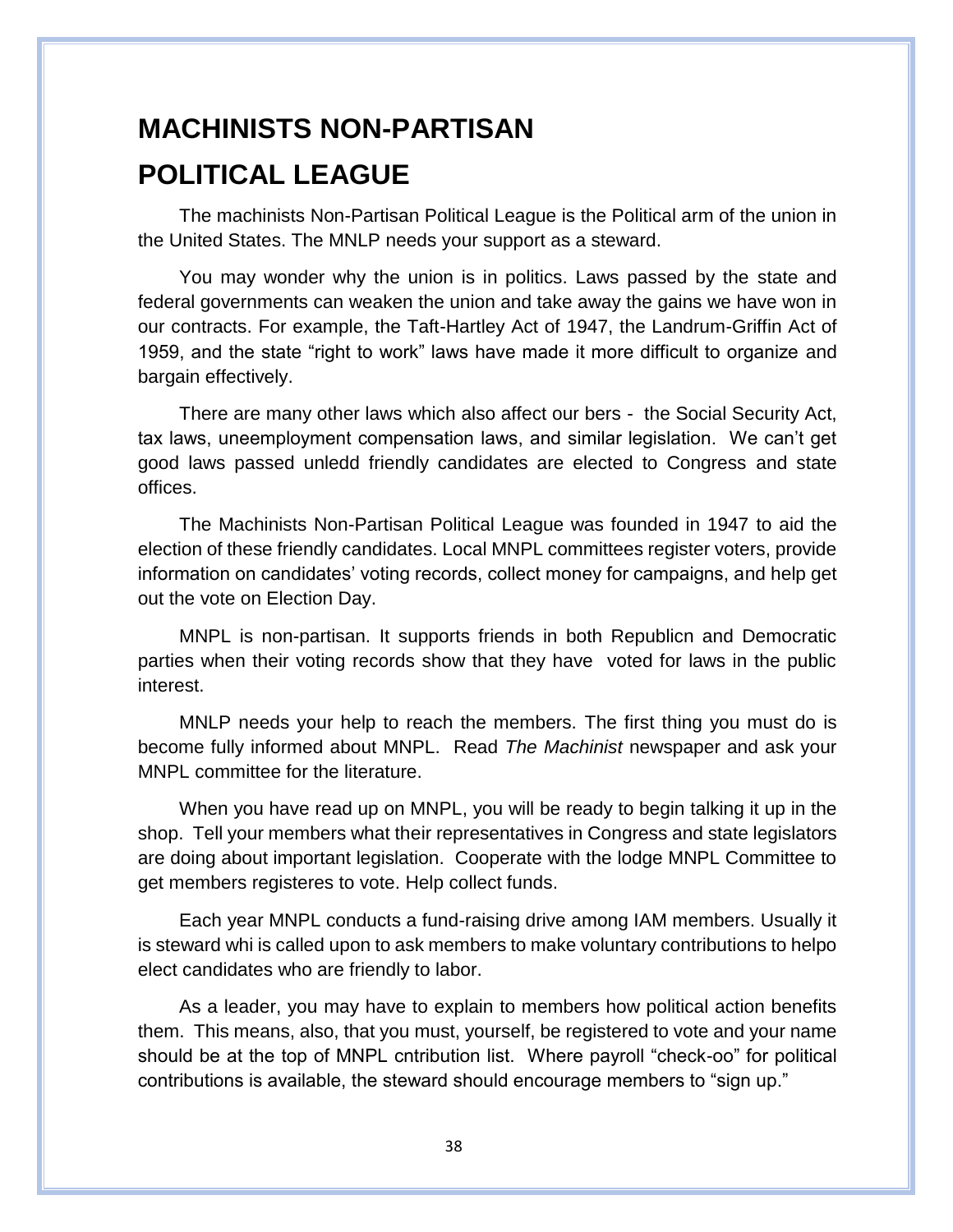### **ABOUT OUR NUMBER ONE JOB – ORGANIZING**

Now hat you have secured some of the goals in your collective bargaining agreement and you have gotten your supervisor to live up to the contract with the aid of the 100% supportr of the workers in your area, you have just completed the first step toward full-job protection.

Throughout this Pocket Guide we have offered practical suggestions which should go a long way toward helping you perform your duties with dispatch and expertise – and with a great deal of personal satisfaction. We've also discussed how you could best organizde yourself to meet the many challenges that you as a steward, must face on a daily basis.

ORGANIZING is a key word in our union movement. But organizing is more that aa word – it's a vitally important tool for every part of a union member's daily life.

*Unfortunately*, more often then not we put our organizing tactics to rest and leave them at the time clock or work area. Each of us, when away from our place of employment – going to work, returning from work, on our night out at the bowling alley or banquet and even while on vacation – is actually in constant touch with, and even conversing with, one of the biggest threats to our job security, wages, fringe benefits and working conditions – the unorganized worker.

#### **WHAT CAN YOU DO?**

We are glad you asked, you can begin talking wherever you go, about the many benefits you enjoy under IAM Union – about your IAM contract, and about your functions in the union -thereby prrojecting a good and positive picture of your union throughout your entire home community.

QYou an also see to it that your lodle sets up an organizing program. If you find someone who is interested in organizing his or her particular plant, ou can play a very important part by making sure to have that person directed to an IAM representative. Spreading the benefits of our union to the many less fortunate unorganied workers in your community is the best way to insure that you and your fellow members keep on improving your own benefits.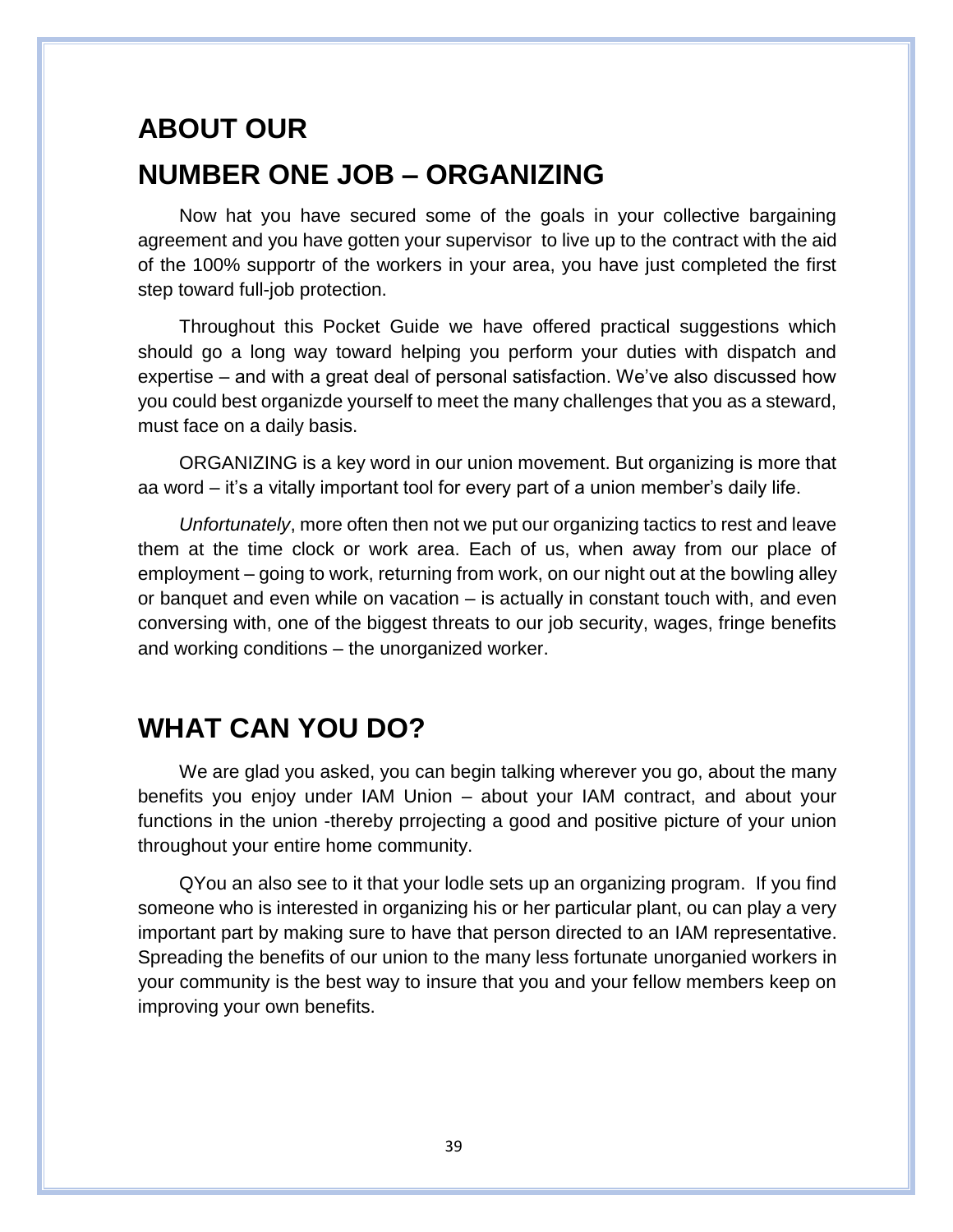# **SUGGESTIONS FOR FURTHER READING**



#### THE IAM AND THE LABOR MOVEMENT

- **IAM Constitution.** This is easy to keep with you and to refer to. Available through your local lodge.
- **Brief History of the American Labor Movement.** U.S. Department of Labor. Bulletin 1000. A pamphlet giving the major events and landmarks in the development of American unions. Illustrated. U.S. Government Printing Office. Washington, D.C.20402
- **The American Worker**, prepared by U.S. Department of Labor commemorating the two hundredth year of American independence. Dedicated to all American working people, past, present, and future. U.S. Department of Labor, Washington, D.C. 20402.
- **History of the IAM and Highlights of the Labor Movement.** Excerpts from the Machinists Leadership School Notebook on the history of the IAM, Available from IAM Placid Harbor Education Center.
- **Profile.** A pocket-size outline description of the structure and government of the IAM. Useful for ready reference and hand-out. Available from your lodge or from IAM Communication Department and IAM Placid Harbor Education Center.
- **IAM Journal**. This Publication is mailed directly to your home. It keeps you abreast of IAM activities.
- **AFL-CIO News.** To keep up with current developments in the labor movement. Weekly. AFL-CIO, 815 16th St., N.W., Washington, D.C. 20006. Perhaps your lodge or your library subscribes.
- **Officers Guide**. How stewards and officers work together. What the stewards system means to the lodge. Duties of officers which stewards need to know. Available from your local lodge and the IAM Placid Harbor Education Center.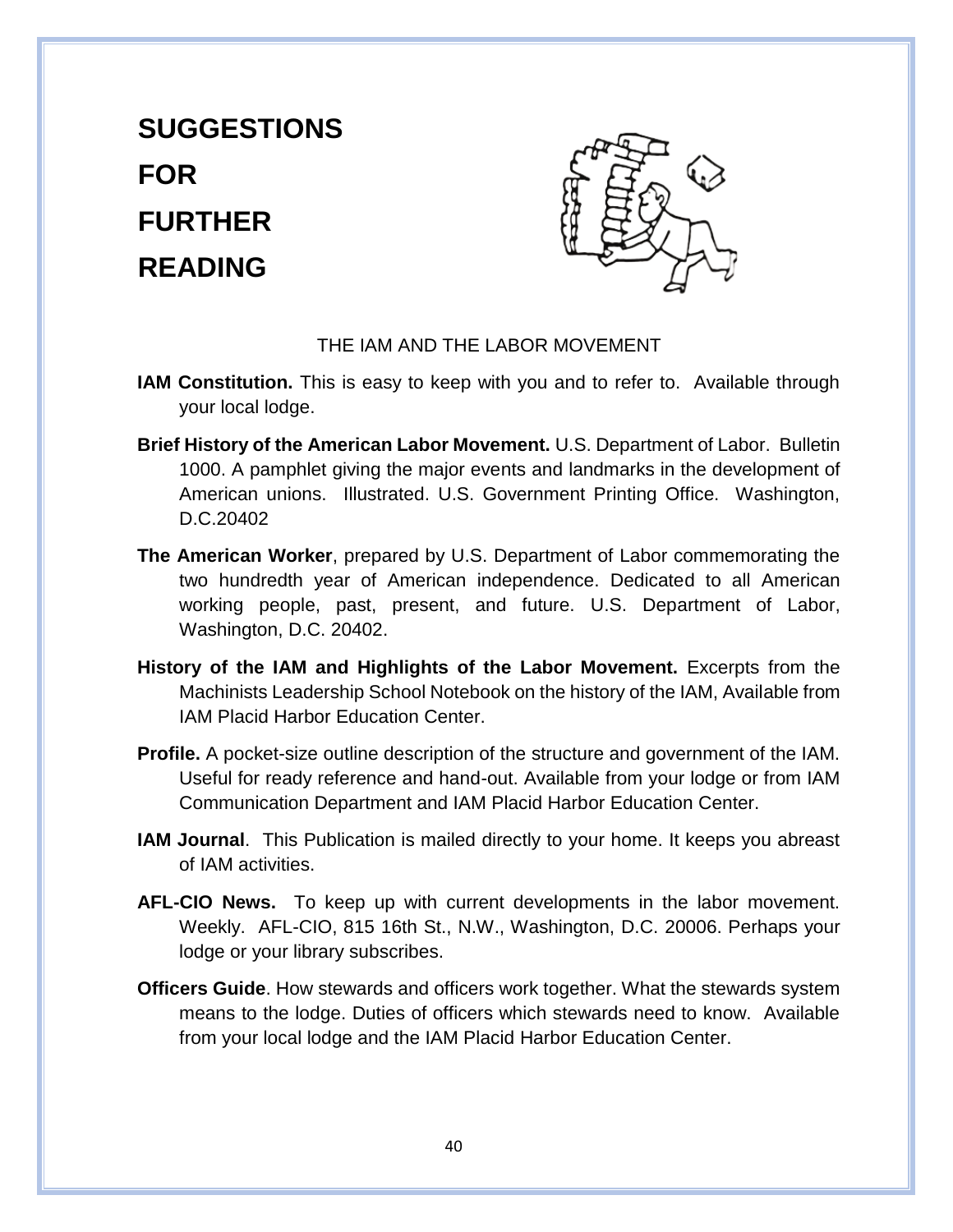- **The Steward**. An outline of steward's duties, and grievance handling. Available from IAM Placid Harbor Education Center.
- **Unionize the New Member**. Tips to stewards on how to reach new members in the plant. Special Bulletin No. 8, IAM Placid Harbor Education Center.
- **Handy Guide to a Well Conducted Union Meeting.** A ready reference to the official IAM order of business and procedures in a lodge meeting. Available from IAM Placed Harbor Education Center through your local lodge.
- **"We Are The IAM" –** This publication in its handsome magazine format serves as an introduction to the IAM and has become a popular organizing tool. Single copy available from IAM Communications Department or in quantities through the IAM Organizing Department.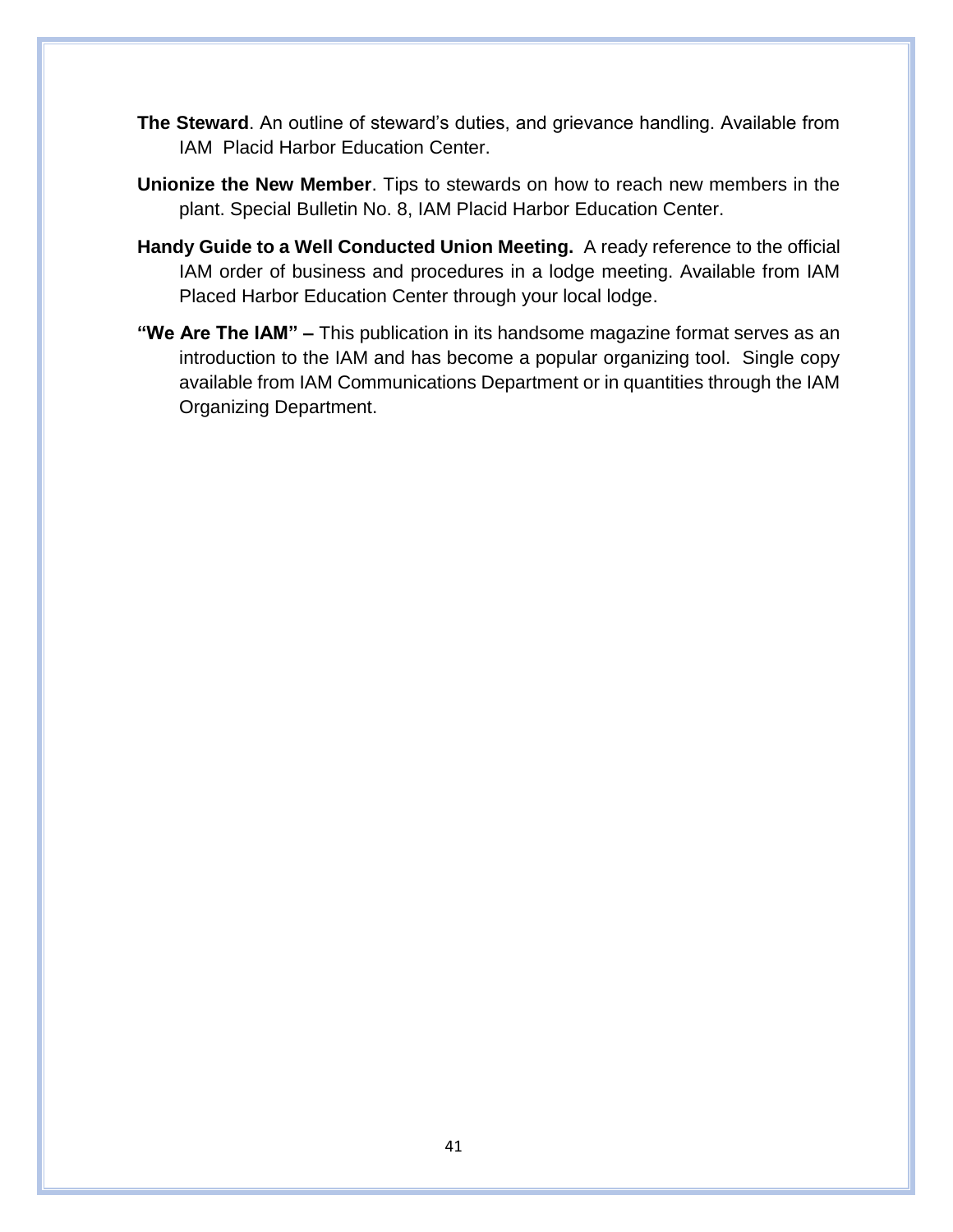#### OTHER SUGGESTIONS

**Pamphlet List** – "Keys to Facts and Understanding."

You may write IAM Placid Harbor Education Center for this pamphlet list. Then order, by number, from the AFL-CIO single free copies of pamphlets which are interest to you.

**Books on Labor.** The public library is the place to look, and the number of the labor book shelf is 3341.8. If the library dos borrowed from a larger library, or purchased. The following titles are taken from the Labor Reading List of the Joint Committee on Library Service To Labor Groups.

**LABOR IN AMERICA**, a History by Foster Rhea Dulles.

Crowell, 1960. 439 pages. A history of labor from its craft beginning in Colonial America through the 1960's.

- **AMERICAN LABOR; a Pictorial Social History** by Morris B. Schnapper. Public affairs Press, 1975. 574 pages. An outstanding pictorial history of working men and women as shown through many rare documents, cartoons, newspaper articles and other sources.
- **A.F. OF L. in the Time of Gompers** by Philip Taft. Octagon, 1070. 508 pages. Basic book on American labor history.
- **A.F. OF L. from the death of Gompers to the Merger** by Philip Taft. Octagon, 1970. 490 pages. Basic book on American labor history.
- **American Unions: structure, Government and Politics** by Jack Barbash Random House, 1967. 187 pages. A brief description of trade-union structure and administration for the student.